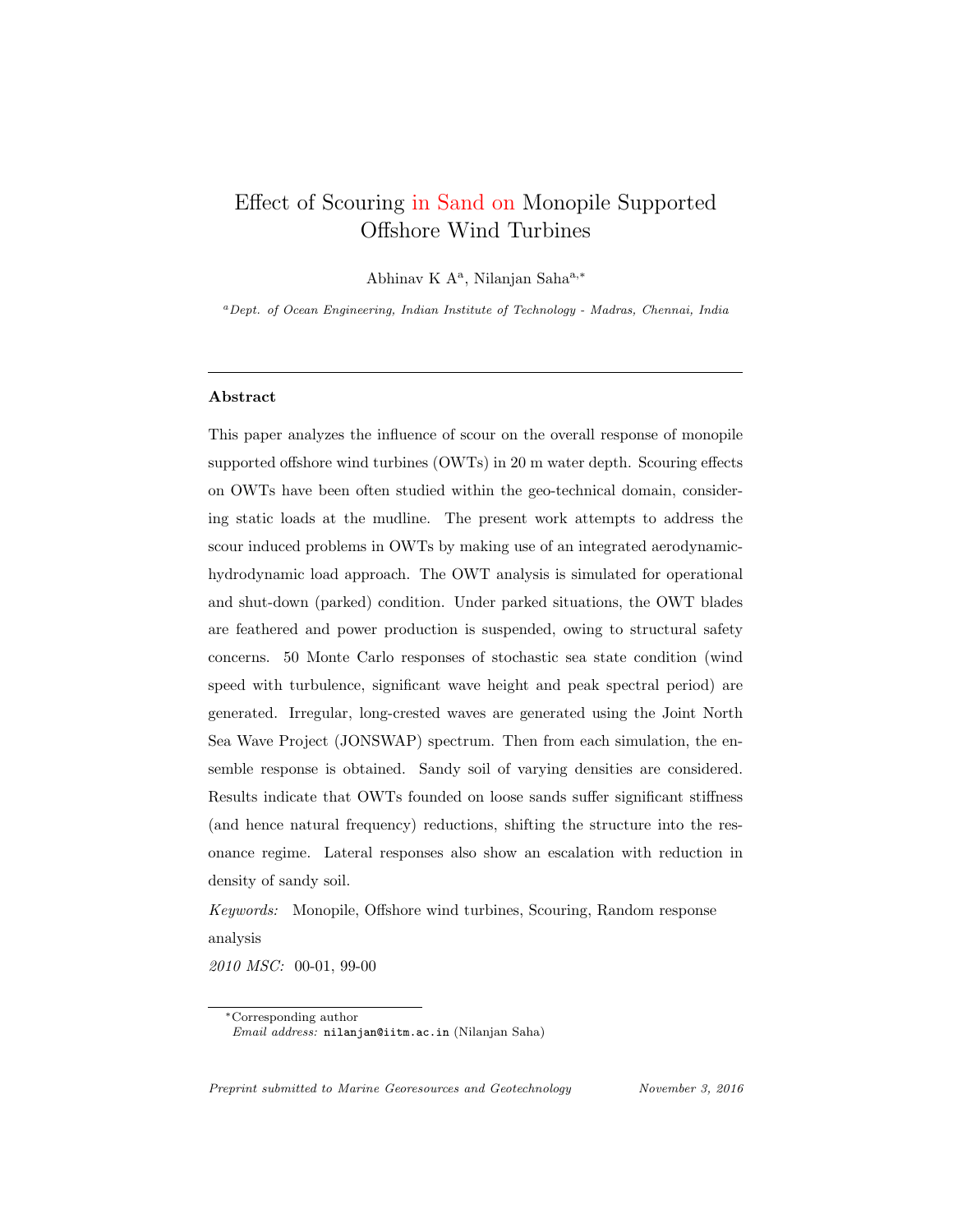#### 1. Introduction

Power from offshore wind is expected to play a significant role in offsetting the impending non-renewable energy crisis. Offshore wind turbines (OWTs) are supported on monopiles in shallow waters. The presence of an offshore structure <sup>5</sup> such as a pile, gives rise to local currents and waves. These variations in local flow phenomena causes the motion of cohesion-less soil particles away from the structure, resulting in scouring [\[1\]](#page-30-0). This removal of soil from the top layers (both local and global) results in significant reduction of lateral support for the OWT, leading to excessive displacements and rotations. A comprehensive

- <sup>10</sup> description of the mechanism of scouring and its influence on offshore structures can be found in [\[2\]](#page-30-1). The influence of scouring on the natural frequency of an OWT has been investigated by [\[1\]](#page-30-0), [\[3\]](#page-30-2) and [\[4\]](#page-30-3). [\[5\]](#page-30-4) attempted to quantify the influence of scour on laterally loaded monopiles, under static and cyclic loading, but only the sub-soil domain was considered.
- <sup>15</sup> Studies on the soil-structure interaction (SSI) of OWTs under scouring are mostly limited to static analyses. According to [\[6\]](#page-30-5), dynamic behaviour becomes significant for structures with natural periods greater than 3 s. Even in dynamic framework, the combination of aerodynamics, hydrodynamics and geotechnical effects have not been considered [\[7,](#page-30-6) [8,](#page-30-7) [9\]](#page-31-0). Moreover, as an OWT is influenced
- <sup>20</sup> by irregular dynamic loading from wind and waves, there arises also a need to investigate its response within a stochastic time-domain framework.

This paper attempts to characterize the degree of influence of scour on the stochastic lateral response of OWTs in sand in Indian offshore. The response of OWT is simulated in a Lagrangian based finite element (FE) method. The

<sup>25</sup> time domain simulation is performed for 600 s under combined wind and wave loads. In accordance with [\[10\]](#page-31-1) the scour development around the monopile is assumed to be local. Further, the maximum scour depth is considered as 1.5 times the pile diameter [\[11\]](#page-31-2).

Note that the stationary condition with respect to wind speed is 10 min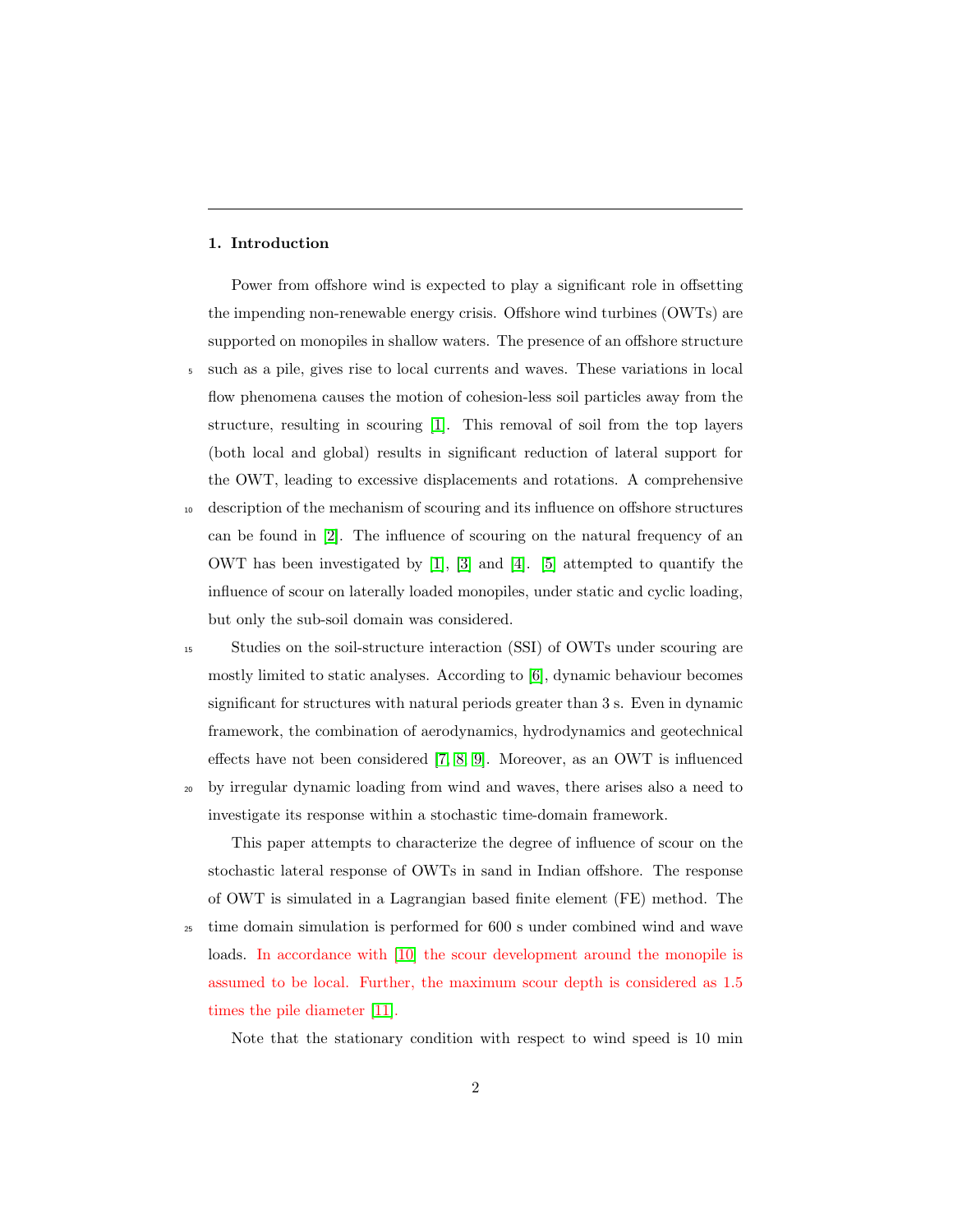- <sup>30</sup> whereas it is 3 hr for the waves. So if one uses 3 hr for simulation of OWT, 18 sets of varying wind speed will be necessary which would introduce aleatory (natural uncertainty) and epistemic (knowledge based) uncertainties. One cannot avert the aleatory uncertainty arising from irregularity of the wind and waves, however one should be able to prevent the errors proliferating from the
- <sup>35</sup> data and statistical uncertainty if one uses 10 min condition for generation of wind speeds. Initially, the geotechnical and the natural frequencies of the model are validated with similar studies. The investigation on the influence of scour depth on the natural frequency shows that for loose sands, one has to periodically monitor such that resonance condition is avoided in scour prone areas. The
- <sup>40</sup> results are presented for ensemble mean of realizations of the lateral response of a monopile supported OWT in varying stiffness (loose, medium-dense and dense sands).

#### 2. Description of the Numerical Model

#### 2.1. OWT model

- <sup>45</sup> A numerical model of a monopile supporting the NREL 5 MW OWT [\[12\]](#page-31-3) in a water depth of 20 m is developed using the FE program USFOS [\[13\]](#page-31-4). The monopile has an outer diameter of 6 m and a penetration depth of 36 m below the mudline. The properties of the OWT model are listed in Table [1.](#page-3-0) Twonoded beam-column elements are used for the monopile and the soil-structure
- <sup>50</sup> interaction (SSI) is modelled by means of discrete soil springs along the pile. Lateral  $(p-y)$ , axial  $(t-z)$  and end bearing  $(Q-z)$  soil spring parameters are derived on the basis of [\[11\]](#page-31-2) and [\[10\]](#page-31-1) recommendations. Scour is accounted for, by removing the relevant springs from the numerical model. The concept of a monopile supported OWT is shown in Figure [1.](#page-3-1)

#### <sup>55</sup> 2.2. Validation

The capability of USFOS to model lateral response of piles is validated by comparison with the  $p-y$  method demonstrated in [\[14\]](#page-31-5). As shown in Figure [2,](#page-4-0)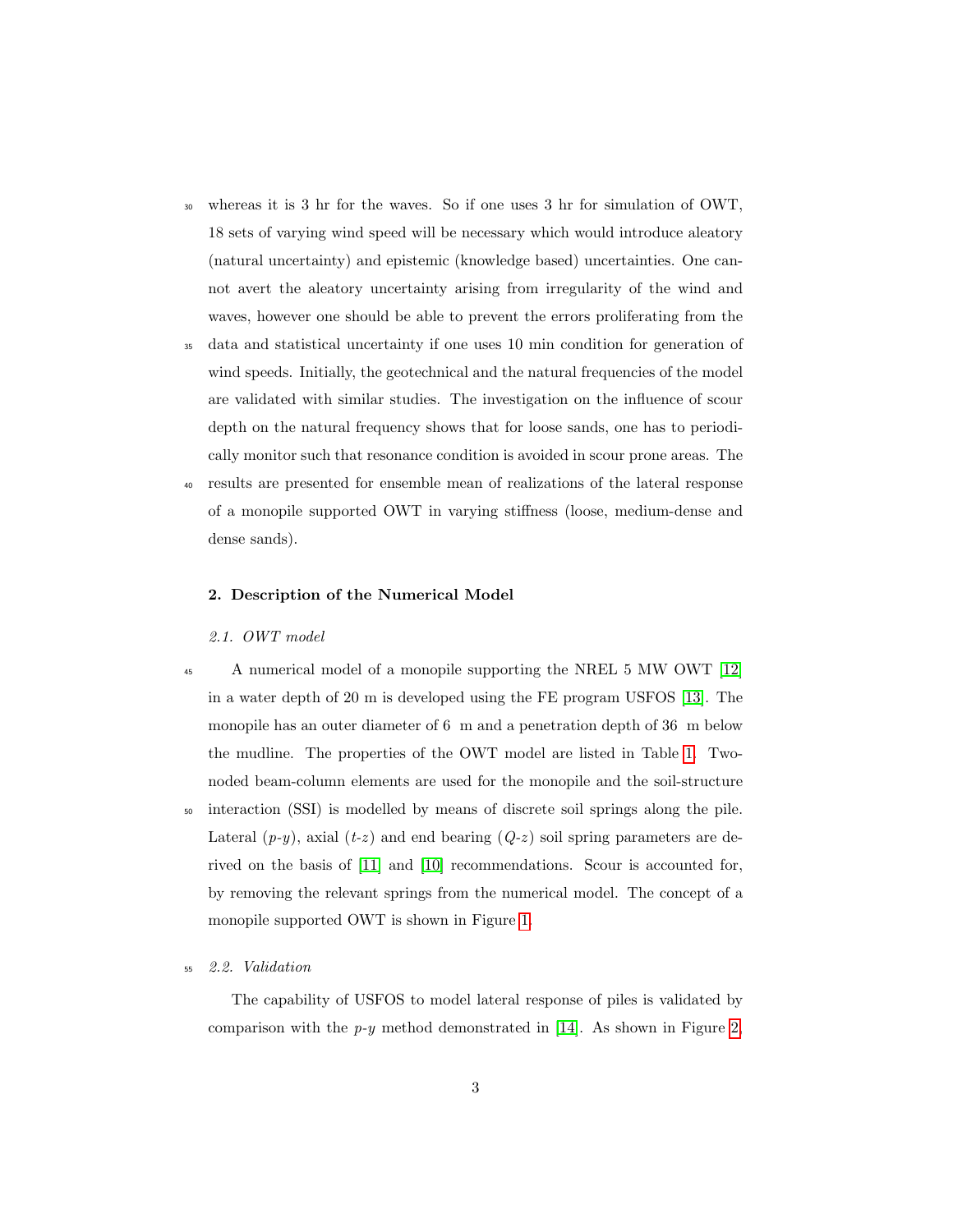<span id="page-3-0"></span>

| Table 1: Properties of NREL 5 MW OWT [12] |                                     |  |  |  |
|-------------------------------------------|-------------------------------------|--|--|--|
| Parameter                                 | Value                               |  |  |  |
| Power rating                              | 5 MW                                |  |  |  |
| Rotor orientation                         | Upwind                              |  |  |  |
| Rotor, Hub diameter                       | $126 \; \text{m}, \; 3 \; \text{m}$ |  |  |  |
| Rated rotor speed                         | $12.1$ rpm                          |  |  |  |
| Cut-in wind speed                         | $3 \text{ m/s}$                     |  |  |  |
| Rated wind speed                          | $11.4 \text{ m/s}$                  |  |  |  |
| Cut-out wind speed                        | $25 \text{ m/s}$                    |  |  |  |
| Rotor-nacelle-assembly mass               | $350,000$ kg                        |  |  |  |
| Tower base diameter, thickness            | 6 m, 27 mm                          |  |  |  |
| Tower top diameter, thickness             | $3.87 \text{ m}$ , 19 mm            |  |  |  |
| Elevation of tower top                    | 87.6 m above MSL                    |  |  |  |



<span id="page-3-1"></span>Figure 1: Monopile supported OWT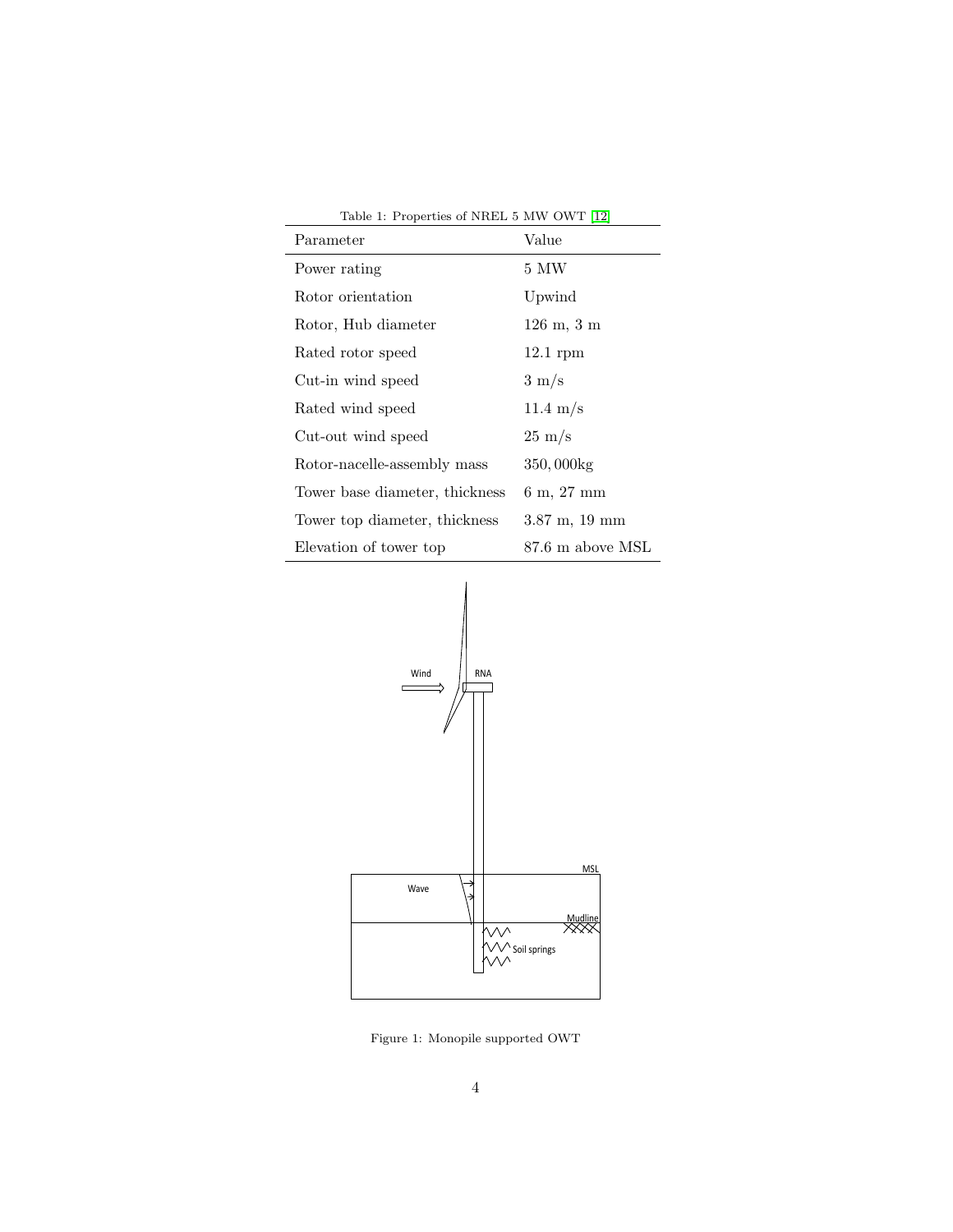

<span id="page-4-0"></span>Figure 2: Validation of the numerical model - pile displacement analysis

the prediction by USFOS, for a pile of 6 m diameter and 39 m penetration in dense sand and subjected to a mudline moment of 855 MN-m, closely matched <sup>60</sup> the reported curve, thereby confirming its suitability to handle the monopile problem.

A second validation test was performed with respect to natural frequency of a bottom fixed monopile OWT, for the Opti - OWECS model. The fundamental natural frequency obtained using USFOS is reasonably close to the ones predicted by the analytical equation [\(1\)](#page-4-1) of [\[15\]](#page-31-6), as shown in Table [2.](#page-5-0) The test has been repeated for various monopile diameters.

<span id="page-4-1"></span>
$$
f_1 = \frac{D}{L^2} \sqrt{\frac{E}{104(a+0.227)\rho_c}}
$$
  
\n
$$
a = \frac{M}{\rho_c \pi D t L}
$$
\n(1)

Here,  $f_1$  is the fundamental natural frequency of the bottom fixed monopile OWT, while  $D$  and  $L$  stands for the diameter and length of the tower, respec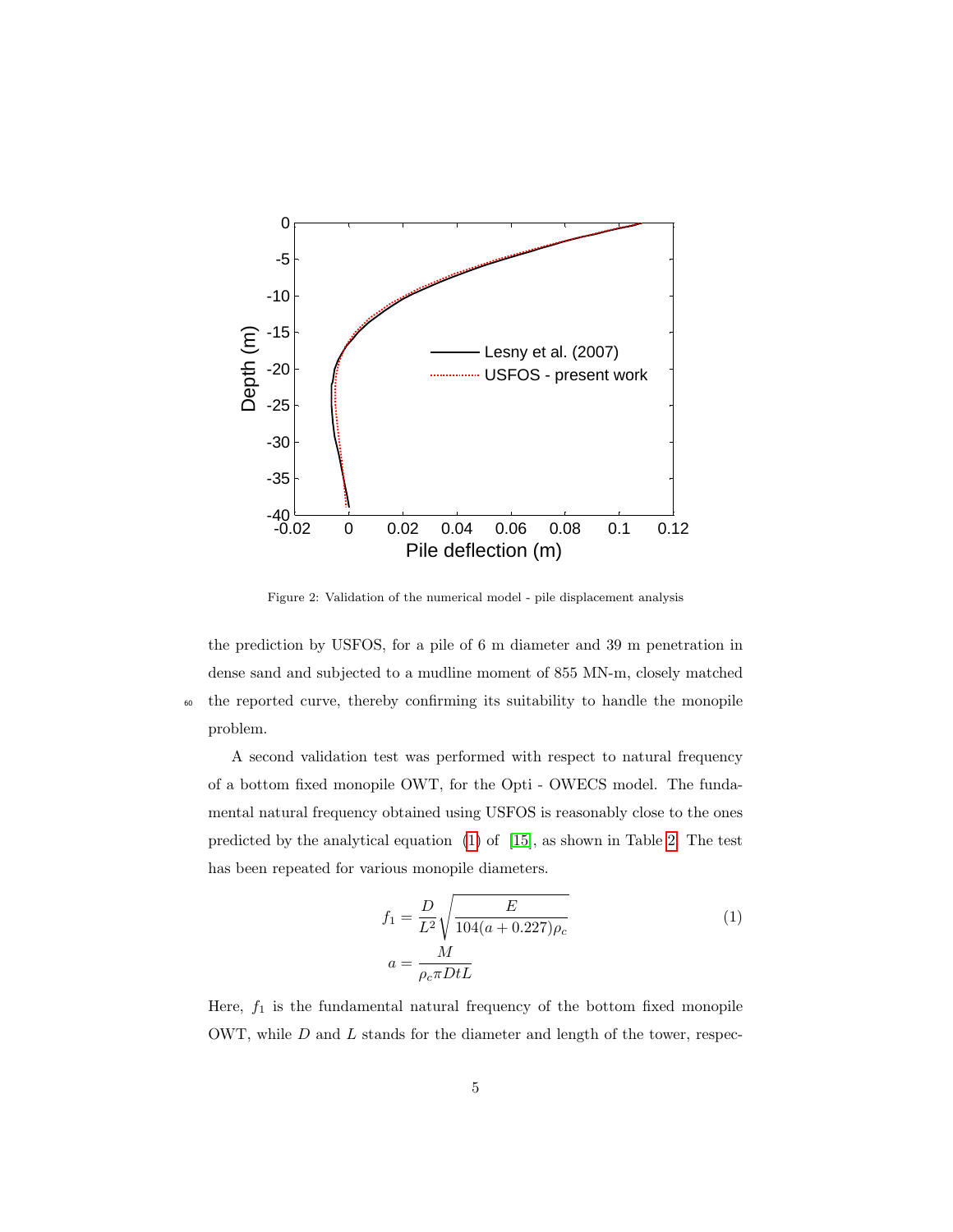tively. E and  $\rho_c$  refer to the modulus of elasticity and density of the material

 $65$  (steel), respectively. M is the mass of the turbine located at the top of the tower and t is the thickness of the wall of the tower.

<span id="page-5-0"></span>

| vandoton of the numerical model maturat hequein |                     |                                                     |  |  |
|-------------------------------------------------|---------------------|-----------------------------------------------------|--|--|
|                                                 | Diameter [15] USFOS |                                                     |  |  |
|                                                 |                     | $2.4 \text{ m}$ $0.25 \text{ Hz}$ $0.22 \text{ Hz}$ |  |  |
|                                                 |                     | $4.2 \text{ m}$ $0.50 \text{ Hz}$ $0.47 \text{ Hz}$ |  |  |
|                                                 |                     |                                                     |  |  |

7.4 m 1.00 Hz 0.94 Hz

Table 2: Validation of the numerical model - natural frequency analysis

#### 3. Methodology of Analysis

An integrated OWT analysis encompasses aerodynamic, hydrodynamic and geotechnical domain. The following subsections describe in detail, the genera-<sup>70</sup> tion of wind and wave loads for dynamic analysis.

#### 3.1. Aerodynamic Loads

Spatial and temporal variations are characteristics of stochastic winds. Wind speed simulation should account for these variations. The following subsections address the modelling theory for stochastic wind.

#### <sup>75</sup> 3.1.1. Wind velocity vertical profile

Wind speed is influenced by the frictional interaction with the earth's surface. As a result, inside the atmospheric boundary layer, the mean wind speed increases steadily with height - this phenomenon is called wind shear. As the output of a wind turbine is proportional to the cube of the mean wind velocity,

<sup>80</sup> it becomes important to study the wind shear [\[16\]](#page-31-7). The variation of wind velocity with height above the earth's surface, is usually determined by means of the logarithmic law or the power law.

$$
V(z)/V(z_r) = \ln(\frac{z}{z_0})/\ln(\frac{z_r}{z_0})
$$
\n(2)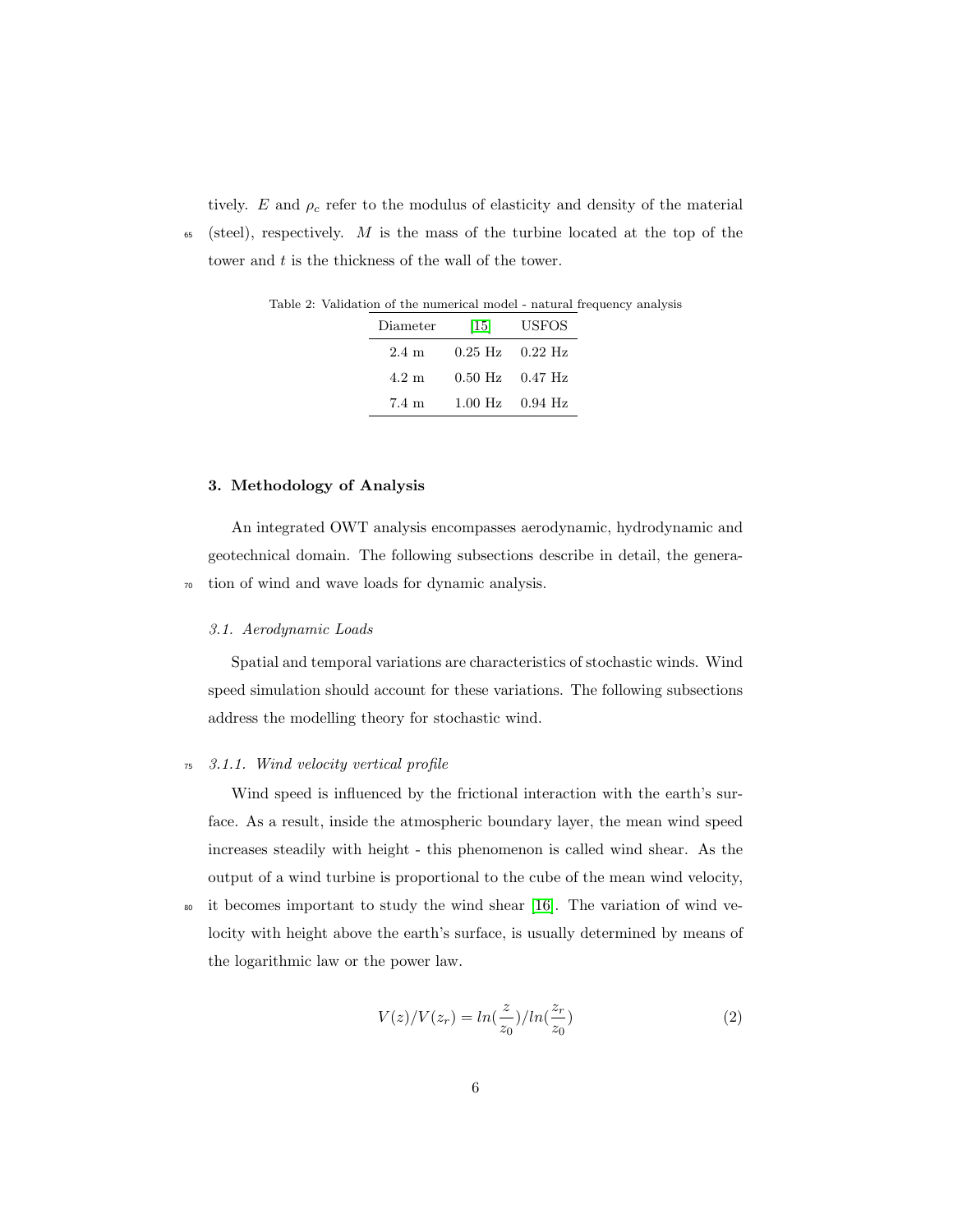The power law profile is given by:

$$
V(z)/V(z_r) = \left(\frac{z}{z_r}\right)^{\alpha} \tag{3}
$$

Here,  $V(z)$  and  $V(z<sub>r</sub>)$  are the mean wind speed at the an elevation of z, and <sup>85</sup> the mean wind speed at a reference height,  $z_r$  respectively,  $z_0$  is the roughness parameter and  $\alpha$  is the power law coefficient.

For offshore conditions, [\[17\]](#page-31-8) suggests values of 0.0001 - 0.003 for  $z_0$  and 0.12 for  $\alpha$ , respectively. The variation in wind speeds computed using the logarithmic and power laws are small  $(< 1\%)$  [\[18\]](#page-31-9). The winds encountered by OWTs are <sup>90</sup> often turbulent in nature. It refers to the random, short-term variations that the mean wind speed is subjected to, during the conversion of the kinetic energy in the wind, to thermal energy [\[16\]](#page-31-7). Turbulence is usually defined in terms of the turbulence intensity  $(TI)$ , *i.e.* ratio of the standard deviation of the wind speed to its mean.

<sup>95</sup> Figure [3](#page-7-0) compares the wind shear profiles using both logarithmic and power laws. A mean wind speed of 11.4 m/s (*i.e.*, the rated wind speed of the NREL 5MW OWT) is used, with a turbulence intensity of 11%. For the example given in Figure [3,](#page-7-0)  $z_0 = 0.001$  and  $\alpha = 0.12$  are used by logarithmic law and power law, respectively. Usually, wind shear profiles are computed about the hub height <sup>100</sup> and the differences between the two laws even out, over the rotor diameter [\[19\]](#page-32-0).

The present study uses the logarithmic profile to account for wind shear.

#### 3.1.2. Generation of 3D wind

<span id="page-6-0"></span>3-dimensional full field stochastic wind fields are generated by means of NREL's simulator, TurbSim [\[20\]](#page-32-1). The SANDIA method [\[21\]](#page-32-2) is made use of, <sup>105</sup> for realizing 3-dimensional turbulent wind fields. Initially, a suitable frequency domain description of the wind velocity is assumed. The present work makes use of the Kaimal spectrum [\[22\]](#page-32-3), described by equation [4.](#page-6-0)

$$
S_{Kaimal}(f) = \frac{4{\sigma_v}^2 L_k / v_h}{(1 + 6f L_k / v_h)^{5/3}}
$$
(4)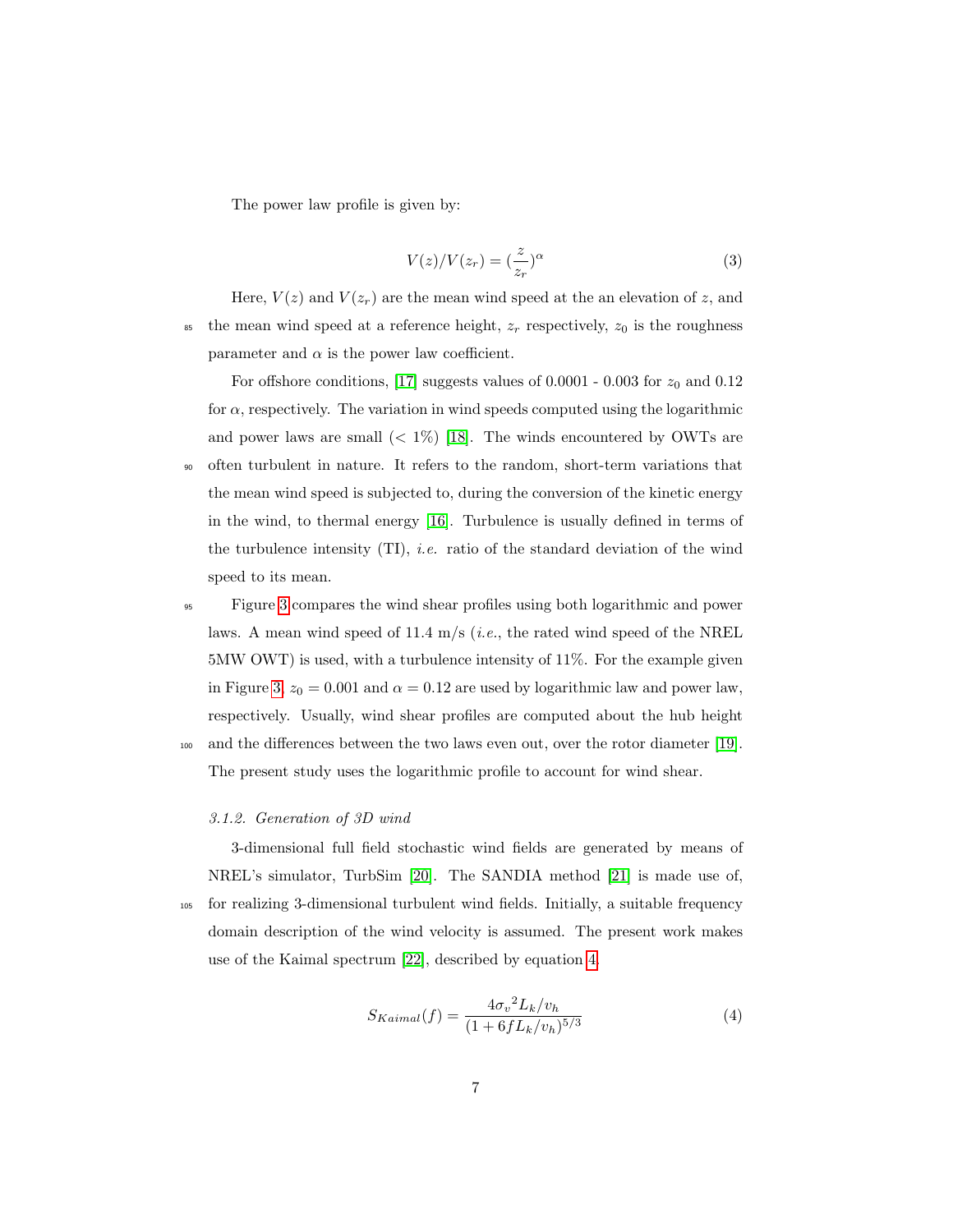

<span id="page-7-0"></span>Figure 3: Comparison of wind speeds from log and power laws

where  $f$  is the cyclic frequency,  $L_k$  is an integral length scale parameter,  $v_h$ is the mean wind speed and  $\sigma_v$  is its standard deviation. By means of FFT, <sup>110</sup> time histories of wind speed vectors are now generated at several points in a rectangular plane, which encloses the turbine rotor. The grids containing the time series are now marched in the mean wind direction, at the mean wind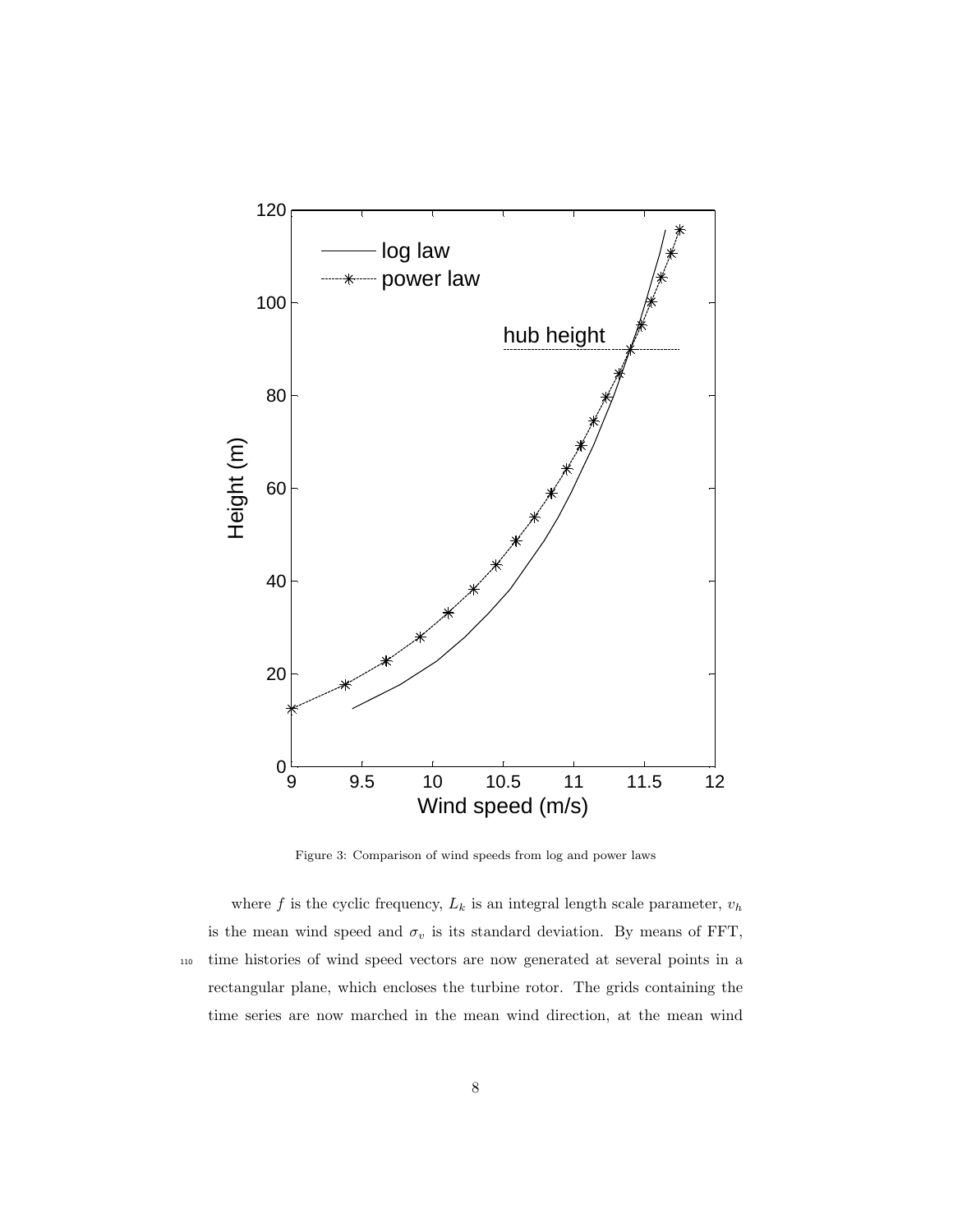speed, making use of Taylor's frozen turbulence hypothesis. This concept is illustrated in Figure [4.](#page-8-0) A grid size of 155 m  $\times$  155 m is chosen, so that the <sup>115</sup> turbine rotor is fully encompassed by the wind field. Size of the time step is 0.05 s.



<span id="page-8-0"></span>Figure 4: Grids of wind velocity vectors marching past the rotor

Figure [5](#page-9-0) shows a sample wind velocity time histories for turbulent and uniform winds of 11.4 m/s, at the hub height of the OWT. The turbulent wind has a corresponding turbulence intensity of 11%. The effect of turbulence on the <sup>120</sup> mean wind speed is clearly discernible.

#### 3.1.3. Computing aerodynamic loads

The time series of load components acting on the hub of the OWT are derived using NREL's code, FAST [\[23\]](#page-32-4). Through linear interpolation of the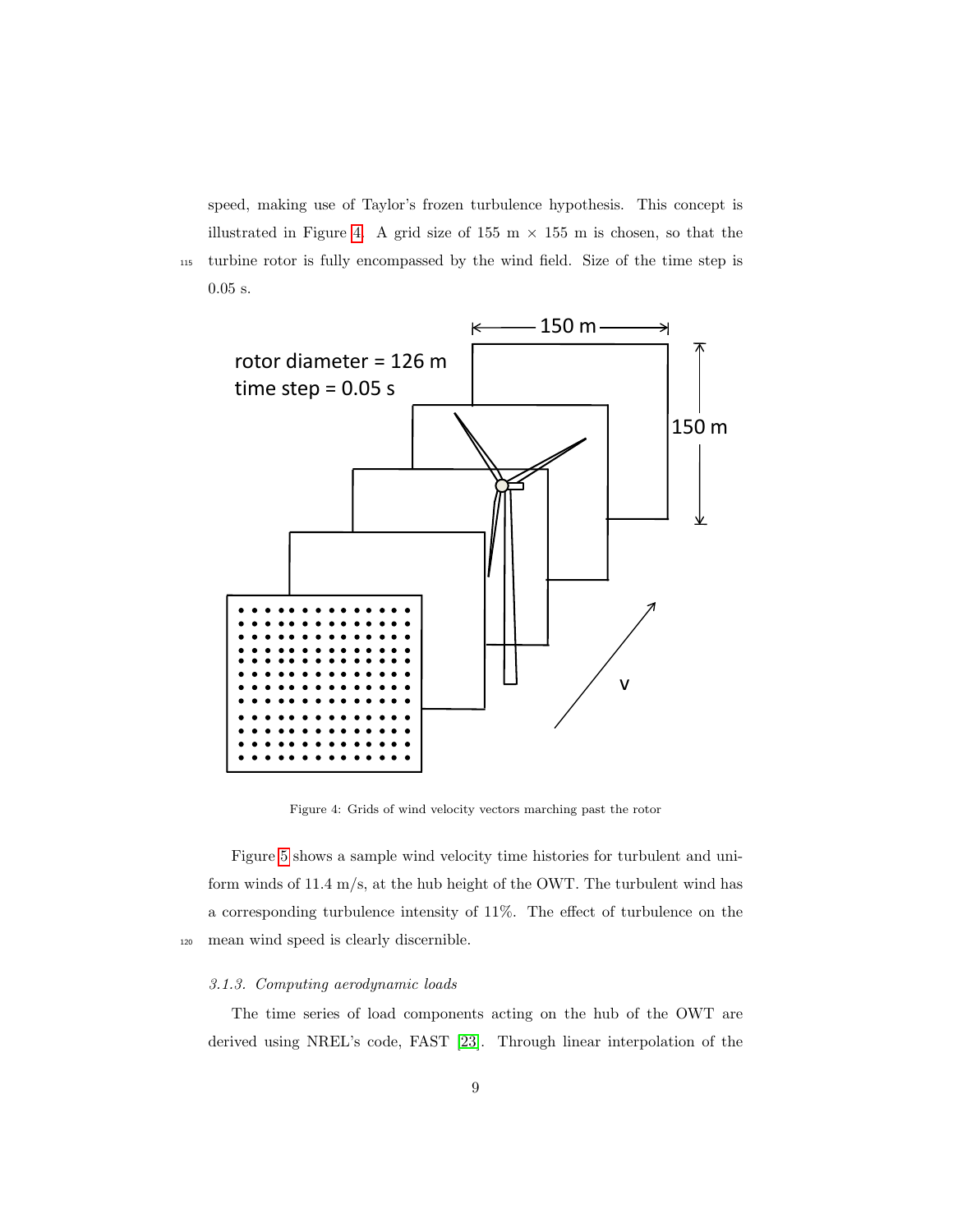

<span id="page-9-0"></span>Figure 5: Time history of wind velocity

3-dimensional wind data, FAST computes the wind velocity components at the <sup>125</sup> blade element locations. The aerodynamic loads on the hub and the blades of the turbine are now calculated using the Blade Element Momentum (BEM) theory [\[24\]](#page-32-5). The BEM theory, popular owing to low computational costs, is founded on the following assumptions - stiff blades, no aerodynamic interaction among individual blade components, absence of radial flow and forces depend <sup>130</sup> only on the lift and drag properties of the airfoil.

The BEM theory has two parts - the blade element theory and the momentum theory. According to the former, a blade is discretized into radial elements as shown in Figure [6](#page-10-0) and the total aerodynamic force acting on it can be obtained by summing up the loads on the individual components. The latter

<sup>135</sup> theory states that the momentum loss at any radial section is due the action of the local axial forces produced by the airflow, on the blade elements [\[25\]](#page-32-6). Combining these two theories gives an iterative (BEM) procedure to compute the aerodynamic forces.

Aerodynamic forces are composed of lift and drag. Horizontal axis wind <sup>140</sup> turbines, such as the one considered in the present study, makes use of the lift force, which is perpendicular to the relative flow direction, for their operation. Drag forces act parallel to the flow. These force components are depicted in Figure [7.](#page-11-0)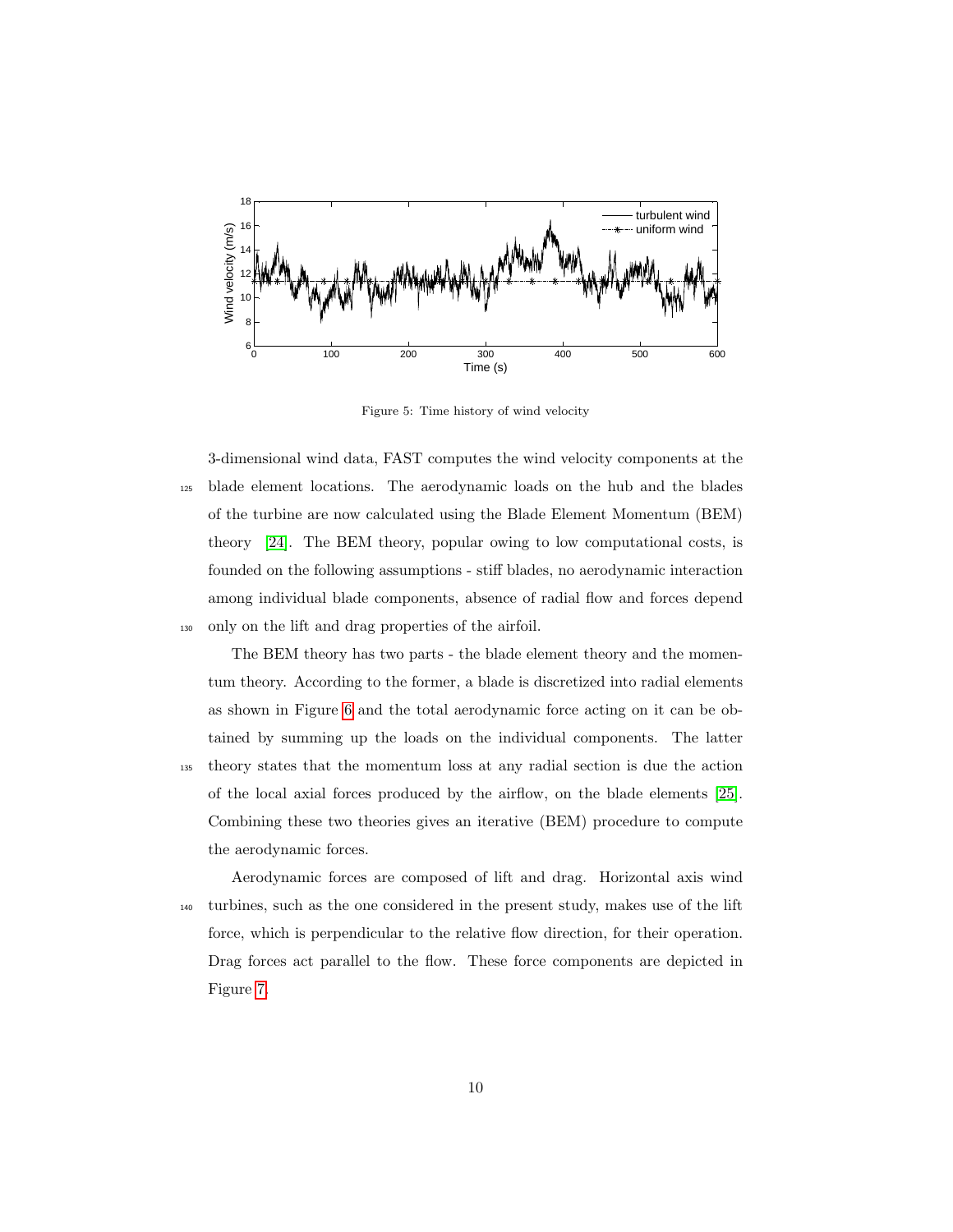

<span id="page-10-0"></span>Figure 6: Annular rings traced by the rotor

The lift and drag forces per unit length can be written as:

$$
f_L = \frac{\rho c}{2} V_{rel}^2 C_L(\alpha) \tag{5}
$$

$$
f_D = \frac{\rho c}{2} V_{rel}^2 C_D(\alpha) \tag{6}
$$

145 Here,  $C_L$  and  $C_D$  are lift and drag coefficients, obtained as functions of the angle of incidence,  $\alpha$  and  $c$  is the chord length of a blade element. The local flow direction makes an angle of  $\phi$  with the rotor plane and  $\beta$  is called the pitch angle.

### 3.2. Hydrodynamic Loads

<sup>150</sup> The uncertain sea environment can be best described by means of irregular waves. The generation of wave time series and computation of wave forces on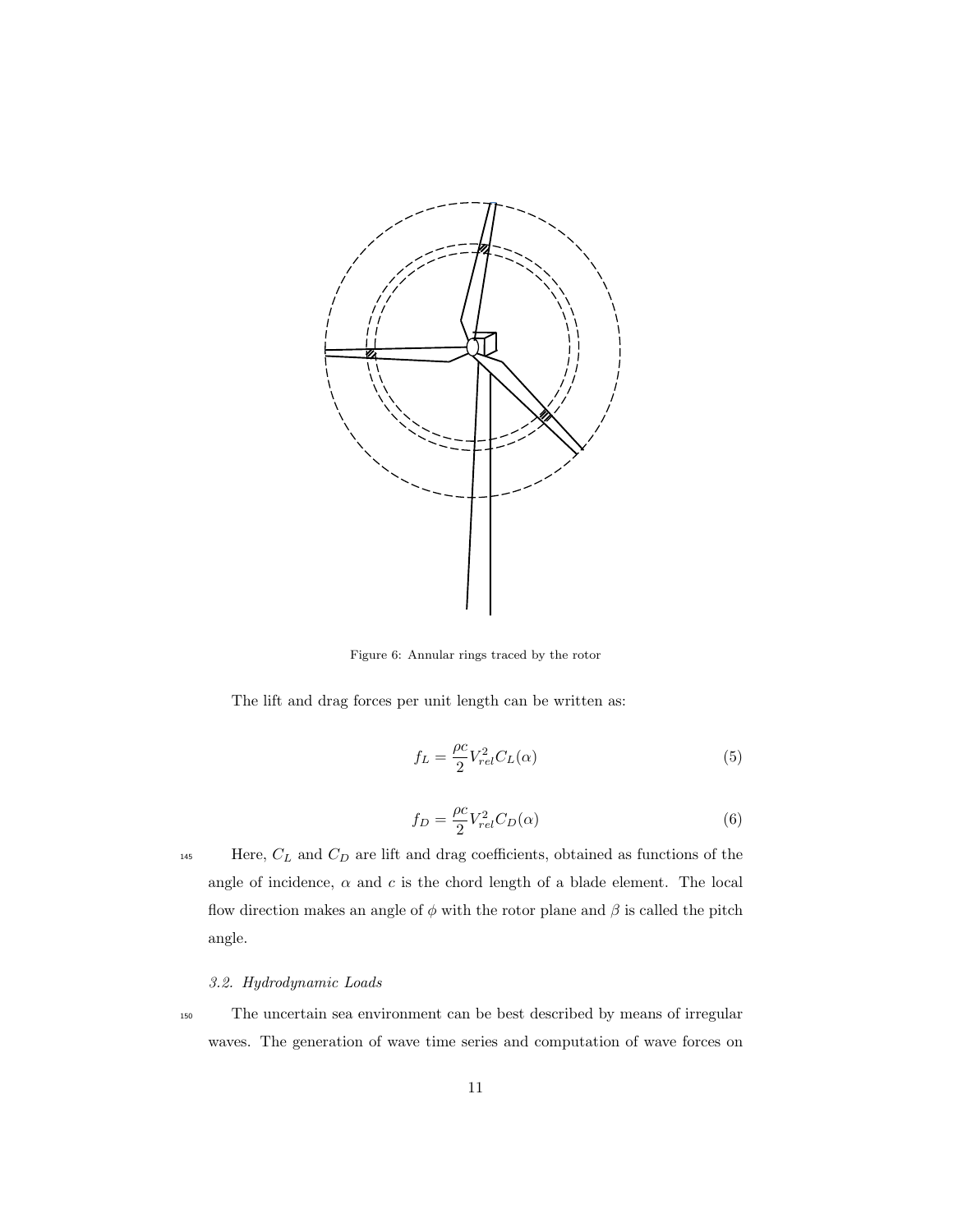

<span id="page-11-0"></span>Figure 7: Forces on a blade element [\[26\]](#page-32-7)

the OWT are described in the following subsections.

# $3.2.1.$  Generation of wave surface profile

Time series of irregular wave profiles are generated from the JONSWAP  $T$  and drag for are generally expressed in terms are generated in the  $\sigma$  of  $\sigma$ . the lift and depending  $\lceil P_1 \rceil$ , represented by equation 1. Here, and is the 1 Hillips constant (has a value of 0.0081), g is the acceleration due to gravity,  $\omega_0$  is the spectral frequency and  $\gamma$  is a peakedness parameter, with an average value of 3.3.<br>The JONSWAP spectrum is valid for severe sea states and limited fetch (area of FIRE JONSWAP spectrum is vand for severe sea states and filmted fetch (area of sea over which the wind blows, resulting in wave generation) and is applicable where c is the chord length of the blade element. Both lift and drag coefficients and drag coefficients  $\mathcal{L}(\mathcal{A})$ The JONSWAP spectrum is valid for severe sea states and limited fetch (area of <sup>160</sup> for Indian waters [\[28\]](#page-32-9).

$$
S(\omega) = \alpha g^2 \omega^{-5} exp(-1.25 \left[\frac{\omega}{\omega_0}\right]^{-4}) \gamma^{exp \frac{-(\omega - \omega_0)^2}{2\sigma^2 \omega_0^2}}
$$
(7)

<span id="page-11-1"></span>wave components with random phase lag. Initially, the spectrum is divided Irregular waves can be simulated by superposition of a number of harmonic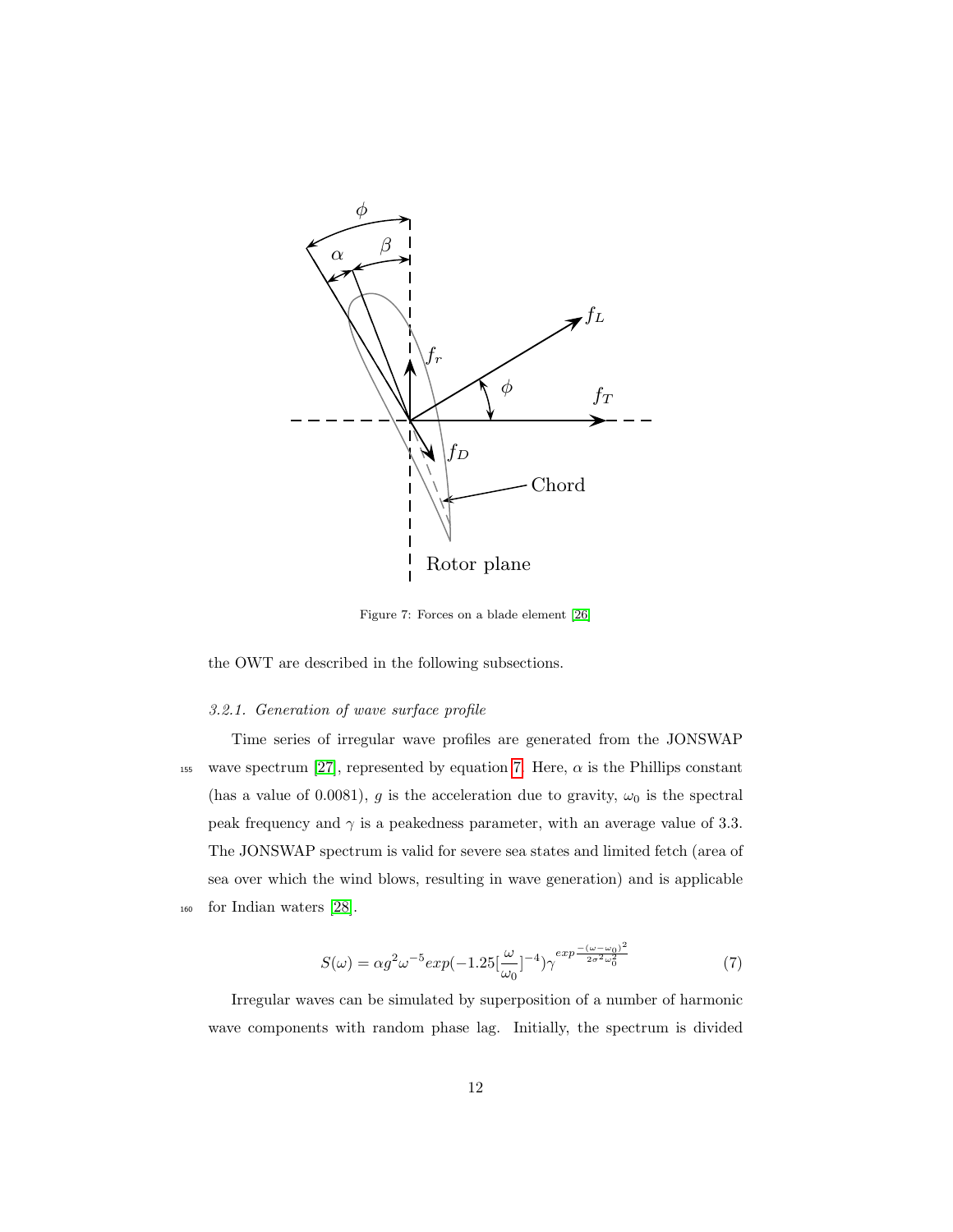into a finite number of components using Borgman's equal area method [\[29\]](#page-32-10), as shown in Figure [8.](#page-12-0) Here, the spectrum is divided into  $N$  equal areas (or <sup>165</sup> energy). Each of these component areas can be depicted as harmonic waves with given amplitude and angular frequency. As the areas under the different components of the spectrum are equal, all corresponding regular waves have equal amplitudes,  $a_i$ , given by:



<span id="page-12-0"></span>Figure 8: Constant area discretization of wave spectrum to generate irregular wave surface profile

$$
a_i = \sqrt{2 \int_{\omega_{l,i}}^{\omega_{u,i}} S(\omega) d\omega} = \frac{\sqrt{2 \int_{\omega_l}^{\omega_u} S(\omega) d\omega}}{N}
$$
(8)

Here,  $\omega_{l,i}$  and  $\omega_{u,i}$  are the lower and upper limits of angular frequency, for <sup>170</sup> the i<sup>th</sup> wave component,  $\omega_l$  and  $\omega_u$  are the lower and upper bounds of angular frequency of the spectrum and  $N$  is the number of components into which the spectrum is divided. The irregular wave profile is now obtained by superposing all the component harmonic waves, as given by [\[30,](#page-33-0) [31\]](#page-33-1):

$$
\eta(t) = \sum_{i=1}^{N} a_i \cos(\omega_i t - \epsilon_i)
$$
\n(9)

 $\epsilon_i$  are the random phases included to maintain the randomness of the time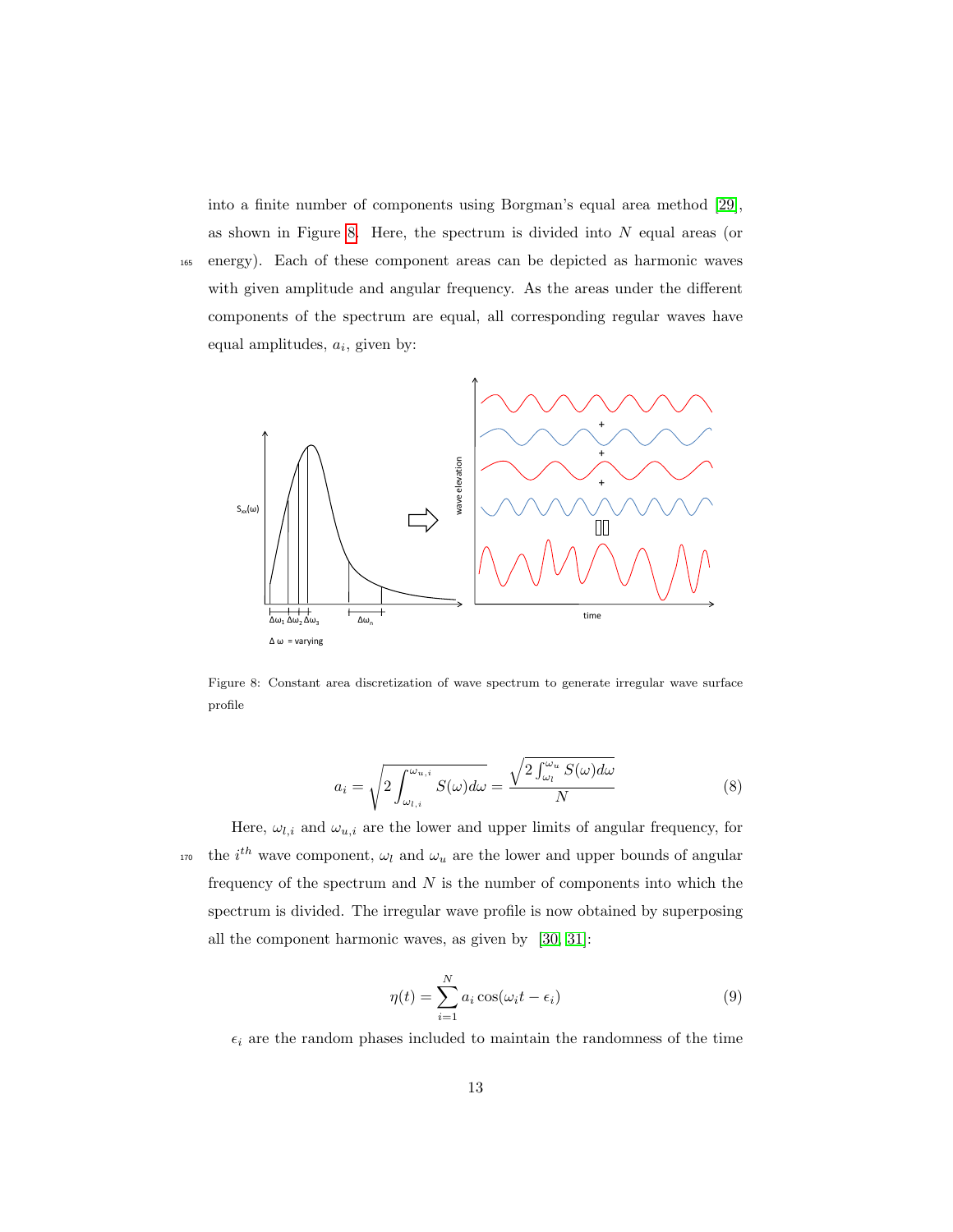<sup>175</sup> histories. Pseudo-random number generators are used to realize random phases over the interval  $U(0, 2\pi)$ . Figure [9](#page-13-0) illustrates a sample realization of the sea surface elevation, corresponding to a significant wave height  $H_s$  of 3.1 m and a peak spectral period  $T_p$  of 10.1 s.



<span id="page-13-0"></span>Figure 9: Sample realization of sea surface elevation

3.2.2. Wave loads on the OWT

<sup>180</sup> On generating the irregular wave surface profile, the hydrodynamic loading on fixed cylinders, like a monopile can be computed using Morison's equation [\[32\]](#page-33-2), as given in [\(10\)](#page-13-1). A schematic representation of wave loads acting on a cylindrical pile of diameter  $D$ , is shown in Figure [10.](#page-14-0)

A linear inertia and a nonlinear drag components account for the total hy-<sup>185</sup> drodynamic force. The inertia force is proportional to the water particle acceleration and is exerted by the fluid, as it accelerates and then decelerates while moving past the cylinder. The drag force is attributed to the pressure difference between the upstream and downstream side of the cylinder. It is proportional to the square of the water particle velocity and the absolute value sign ensures <sup>190</sup> that it acts in the same direction as the velocity.

$$
f = \rho C_M \frac{\pi D^2}{4} \dot{u} + \frac{1}{2} \rho C_D |u| u \tag{10}
$$

<span id="page-13-1"></span>Here,  $f$  is the horizontal force per unit length of the pile,  $D$  is the diameter of the cylinder and  $u$  is the relative water particle velocity in the horizontal di-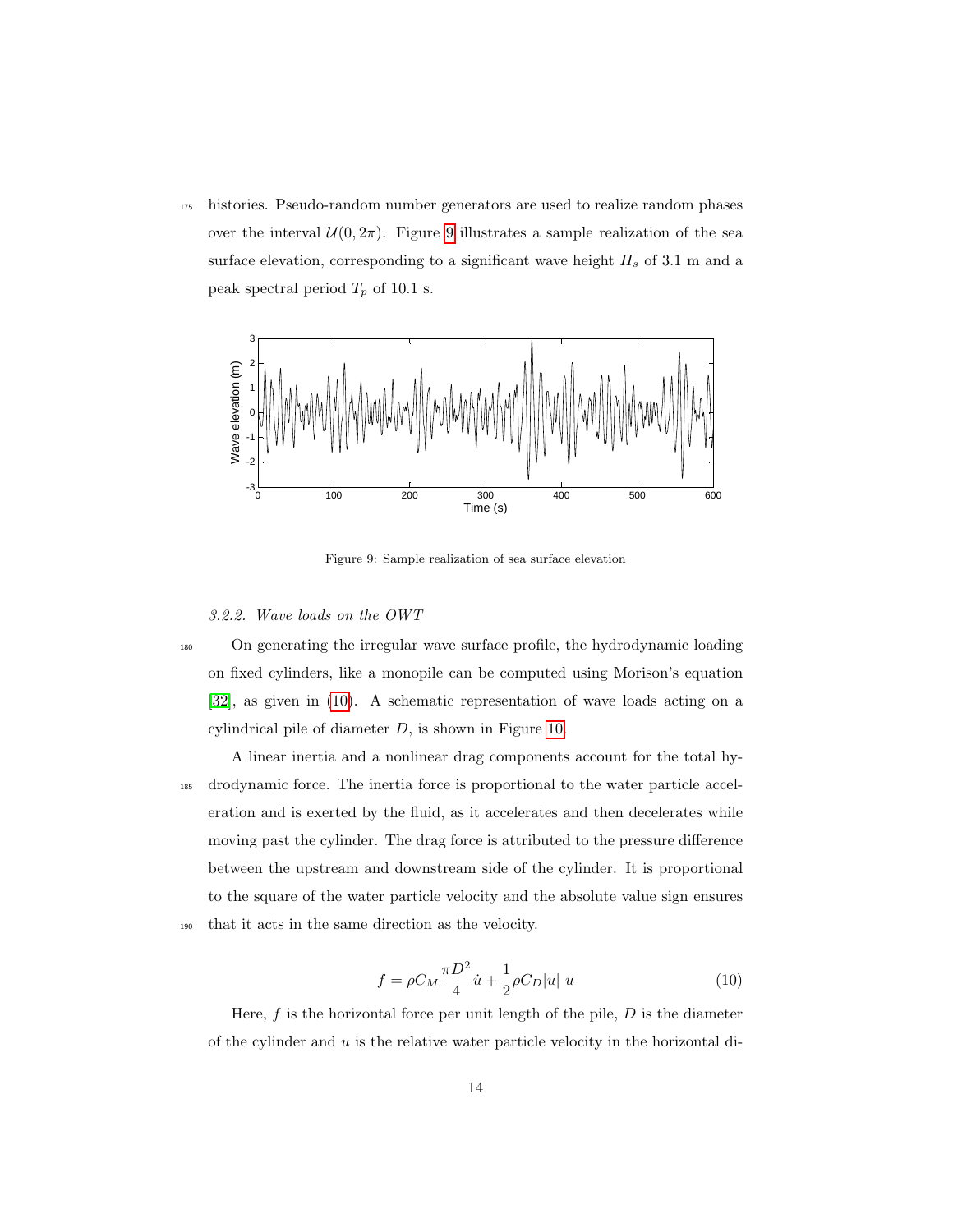

<span id="page-14-0"></span>Figure 10: Wave force distribution on a vertical pile

rection.  $C_M$  and  $C_D$  are the empirical inertia and drag coefficients, respectively and  $\rho$  is the density of water. The upper dot represents the time derivative. In <sup>195</sup> the present study, values of 2.0 and 0.7 are used for inertia and drag coefficients, respectively [\[33\]](#page-33-3).

#### 3.3. Modelling of Soil

Monopiles supporting OWTs have large diameters that vary from 4 - 7 m.  $p-y$  curves were developed for use in laterally loaded small diameter piles, that <sup>200</sup> show flexible behaviour. On the other hand, under extreme loads, large diameter monopiles behave as rigid bodies, i.e., they rotate about a pivot point, displaying the toe-kick phenomenon [\[34\]](#page-33-4). However, despite this limitation, lead-ing offshore design standards like [\[11\]](#page-31-2) and [\[10\]](#page-31-1) recommend the use of  $p-y$  curves for monopiles [\[35\]](#page-33-5).

<sup>205</sup> For the present study, soil-structure-interaction is modelled using spring-toground elements, in line with the Winkler model. Springs representing the soil behaviour in both axial and lateral directions are attached to the pile at discrete locations along its length, and also at the tip of the pile, as shown in Figure [11.](#page-15-0) The distance between the lateral spring elements effectively define the density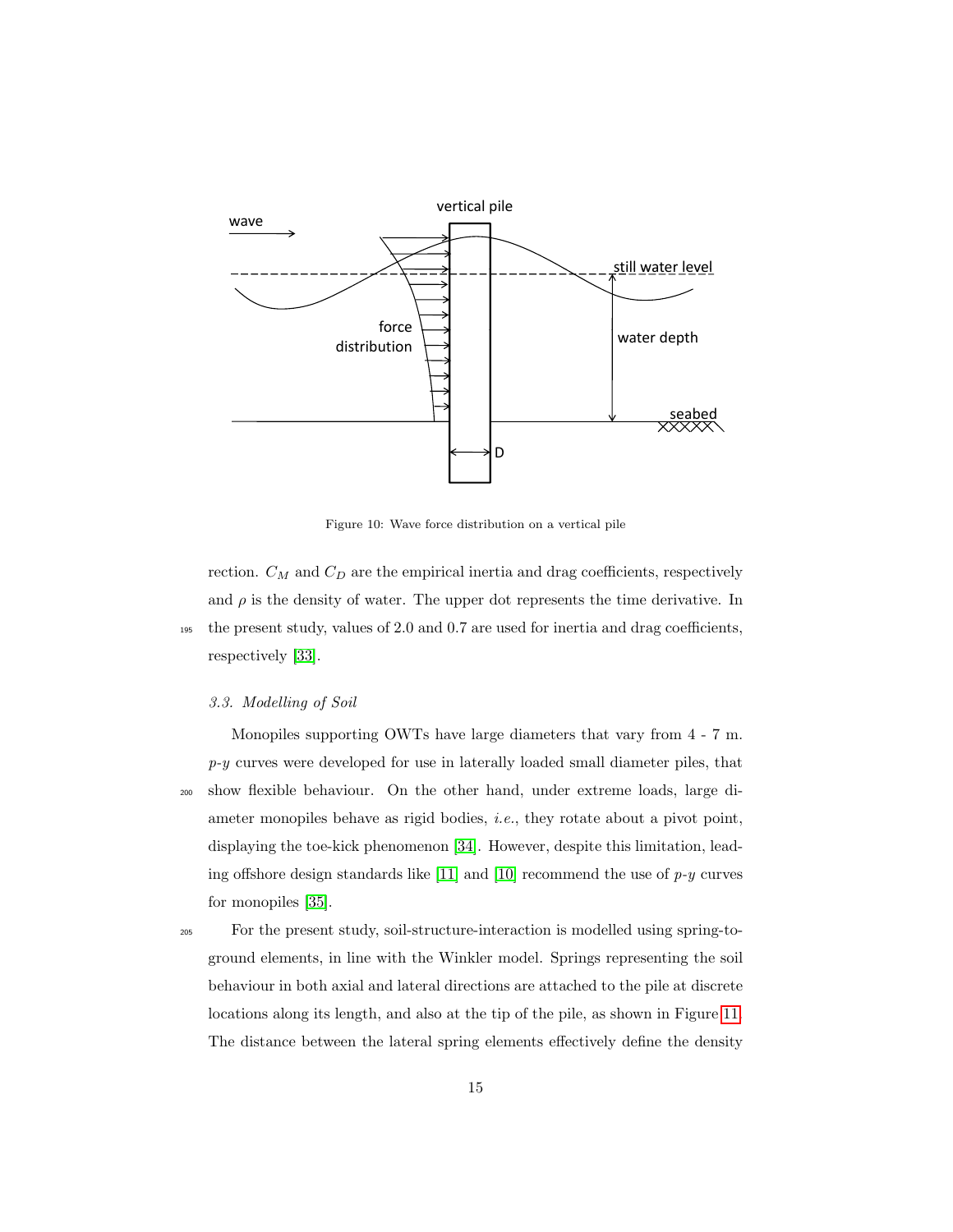<sup>210</sup> of the finite element mesh for the pile element. After performing a numerical convergence study, a spacing value of 3 m is used for the present work.



<span id="page-15-0"></span>Figure 11: Representation of pile-soil model

The spring properties are defined by means of  $(p-y)$ ,  $(t-z)$  and  $(Q-z)$  curves recommended by offshore standards [\[11,](#page-31-2) [10\]](#page-31-1). The derivation of these curves are discussed in detail by authors such as [\[36\]](#page-33-6), [\[33\]](#page-33-3). For the sake of brevity, only <sup>215</sup> p-y curves for sand are mentioned. [\[11\]](#page-31-2) defines p-y curves for sand as follows:

$$
p = Apu tanh\left(\frac{kx}{Ap_u}y\right)
$$
\n(11)

where the value of  $A$  depends on the nature of the loading.  $A_s$  and  $A_c$  are used for static and cyclic loading, respectively.

$$
A_s = \left(3.0 - 0.8\frac{x}{D}\right) \ge 0.9
$$
  

$$
A_c = 0.9
$$
 (12)

In the above equations,  $p_u$  is the ultimate lateral bearing capacity at a depth x and k is the initial modulus of subgrade reaction, obtained from [\[11\]](#page-31-2), as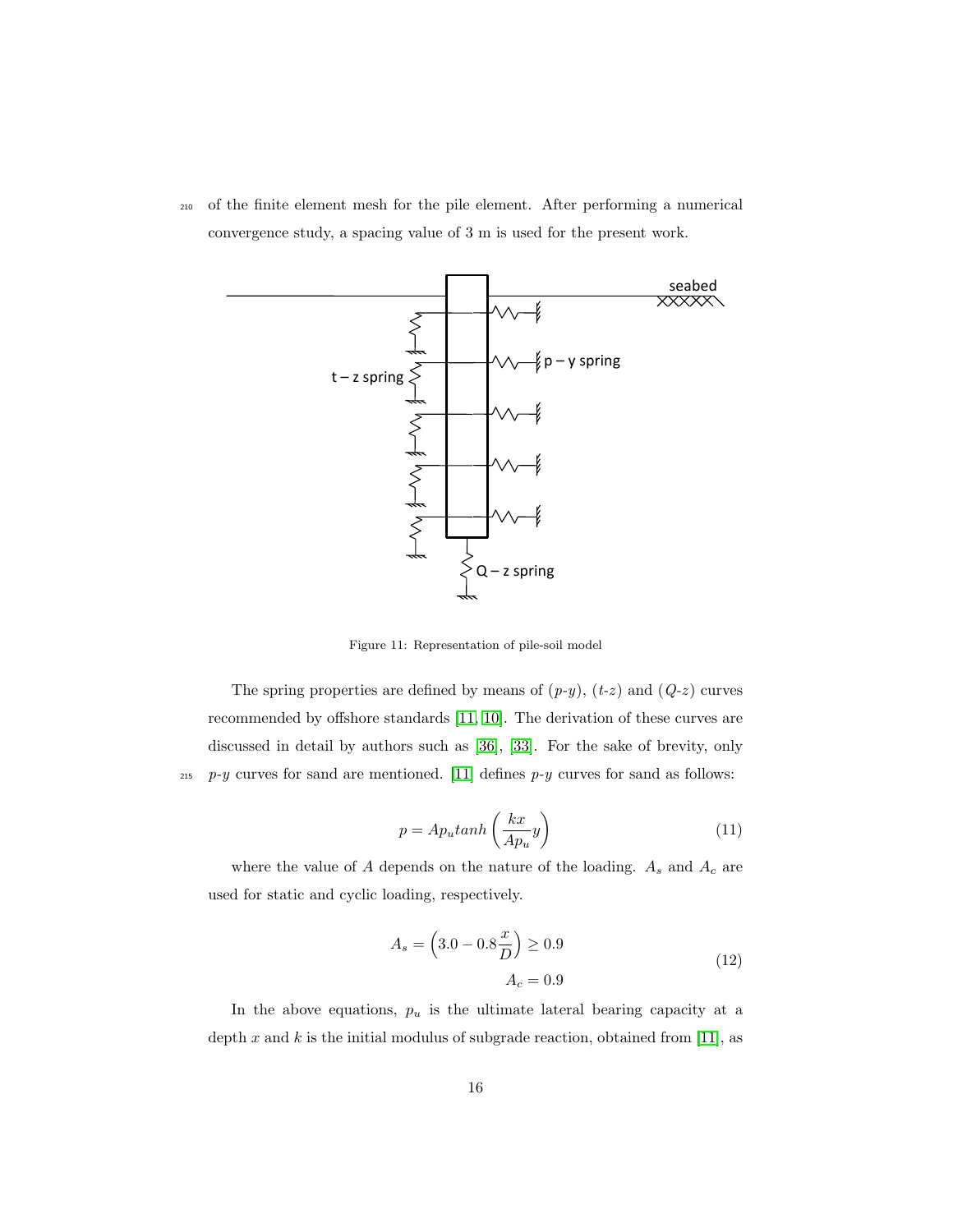<span id="page-16-0"></span>220 a function of  $\phi$ , the angle of internal friction.  $p_u$  values are computed for both shallow and deeper depths, as  $p_{us}$  and  $p_{ud}$  respectively and the lower value is used as the ultimate lateral bearing capacity (equation [13\)](#page-16-0) for sand.

$$
p_{us} = (C_1 \times x + C_2 \times D) \times \gamma \times x
$$
  
\n
$$
p_{ud} = C_3 \times D \times \gamma \times x
$$
\n(13)

where  $p_u$  is the ultimate lateral resistance for shallow (s) and deep (d) conditions respectively,  $\gamma$  is the effective unit weight of soil, D is the pile diameter <sup>225</sup> and  $C_1$ ,  $C_2$  and  $C_3$  are coefficients dependent on the angle of internal friction,  $\phi$ , as obtained from [\[11\]](#page-31-2).

#### 3.4. Static Pushover Analysis

Pushover analysis gives an insight into the resistance of an offshore structure to forces arising from a single large wave [\[37\]](#page-33-7). Pushover analyses are done <sup>230</sup> by incrementing the lateral loads (for instance, wave) acting on a structure to simulate its collapse. Nonlinear static pushover analyses supply a host of information about the structure - its initial yield, ultimate capacity, seismic response, progression of failure and residual strength. The initial relationship between load and displacement, when it behaves as elastic, is linear. However, <sup>235</sup> with increase in load, the structure enters the plastic regime, accompanied by a corresponding reduction in stiffness and displacement increases without any significant increase in the load. The term yield point refers to the point of maximum curvature on the load - displacement profile [\[38\]](#page-33-8).

USFOS runs on a modified Lagrangian formulation, wherein the system <sup>240</sup> stiffness equations are solved and the structural configuration (element reference axes and forces) updated with each load step [\[13\]](#page-31-4). The displacement derivatives are determined on the basis of the final step of the computed configuration and not the actual configuration, unlike in a total Lagrangian formulation, where the original coordinate system is maintained.

<sup>245</sup> Nonlinear analyses typically use the determinant of the stiffness matrix, to check for stability of a structure. Stable structures have positive determinants.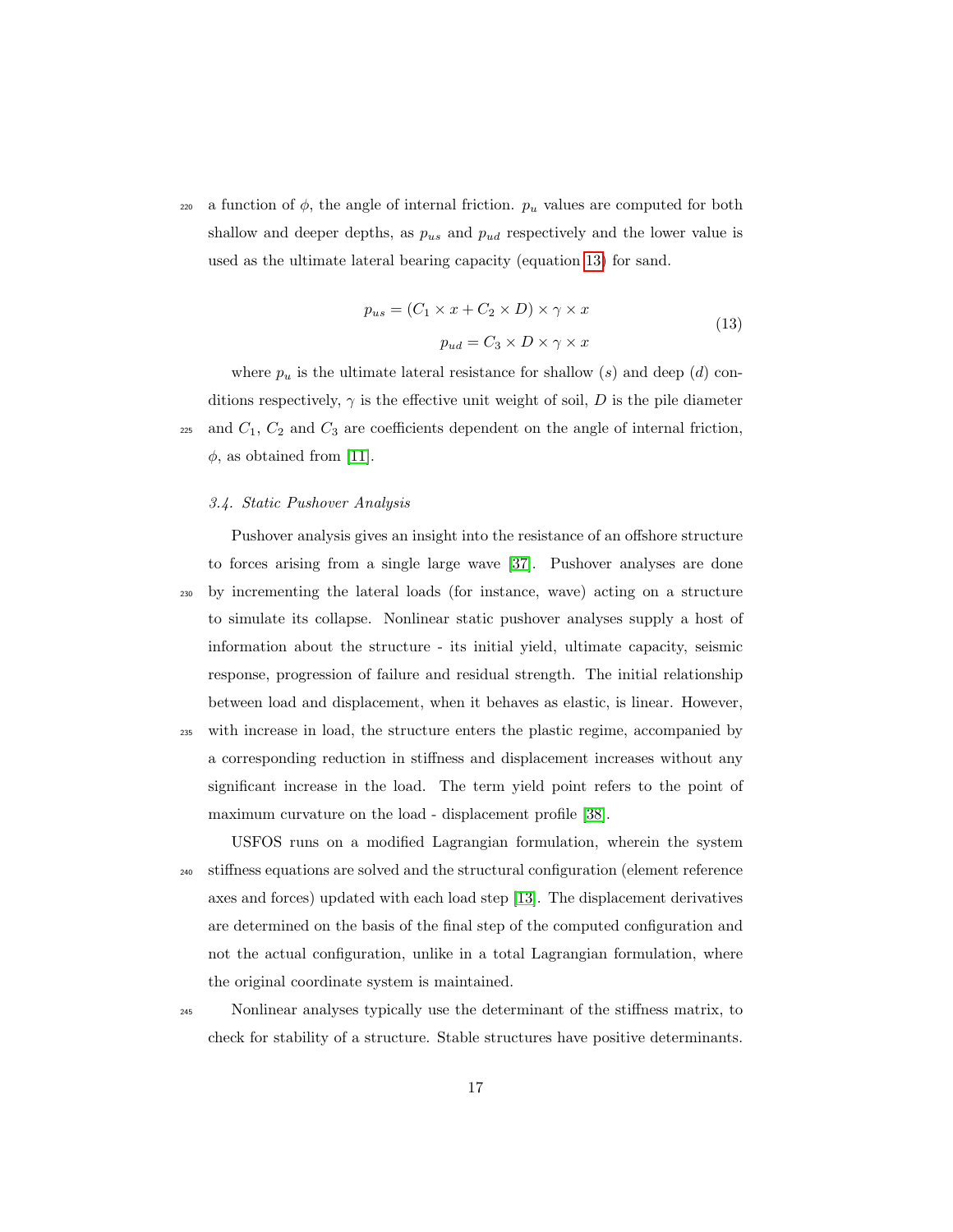With increasing loads, the response of the structure shifts gradually into the nonlinear regime and the determinant deceases. A determinant value of zero indicates the presence of a bifurcation point and a further decrease makes the

<sup>250</sup> structure unstable. In USFOS, the structural stiffness is represented by means of a normalized current stiffness parameter (CSP). The CSP [\(14\)](#page-17-0) can be thought of as the ratio of the incremental work done in the first load step, to the incremental work at a particular load step, *i*. The CSP has an initial value of 1 and it decreases with increasing load and decreasing stability [\[39\]](#page-34-0).

$$
S^i = \frac{(\Delta r^1)^T . \Delta R^1 . (\Delta p^i)^2}{(\Delta r^i)^T . \Delta R^i . (\Delta p^1)^2}
$$
\n(14)

<span id="page-17-0"></span><sup>255</sup> where  $S^i$  is the current stiffness parameter for the i<sup>th</sup> step.  $\Delta R$  and  $\Delta r$ stand for the incremental forces and displacements and  $\Delta p$  represents the size of the relative load increment at each load step.

#### 3.5. Dynamic Analysis

The code USFOS makes use of the Hilber-Hughes-Taylor (HHT)- $\alpha$  method [\[13\]](#page-31-4) <sup>260</sup> for numerical time integration. The  $\alpha$  parameter represents the time averaging of damping, stiffness and load. A relative damping of 5% for the eigen modes is considered. This method has the advantage of considering artificial damping of higher modes, while maintaining the accuracy. The accuracy and stability of the integration are represented by three parameters,  $\alpha$ ,  $\beta$  and  $\gamma$ . The HHT- $\alpha$ <sup>265</sup> method attains unconditional stability under the following conditions:

$$
-\frac{1}{3} < \alpha < 0
$$
\n
$$
\gamma = \frac{1}{2}(1 - 2\alpha)
$$
\n
$$
\beta = \frac{1}{4}(1 - \alpha)^2
$$
\n(15)

#### 3.6. Combining Aerodynamic and Hydrodynamic Loads

Due to the lack of a platform capable of integrated aerodynamic-hydrodynamicgeotechnical analysis of OWTs, it is required to sequentially couple aerodynamic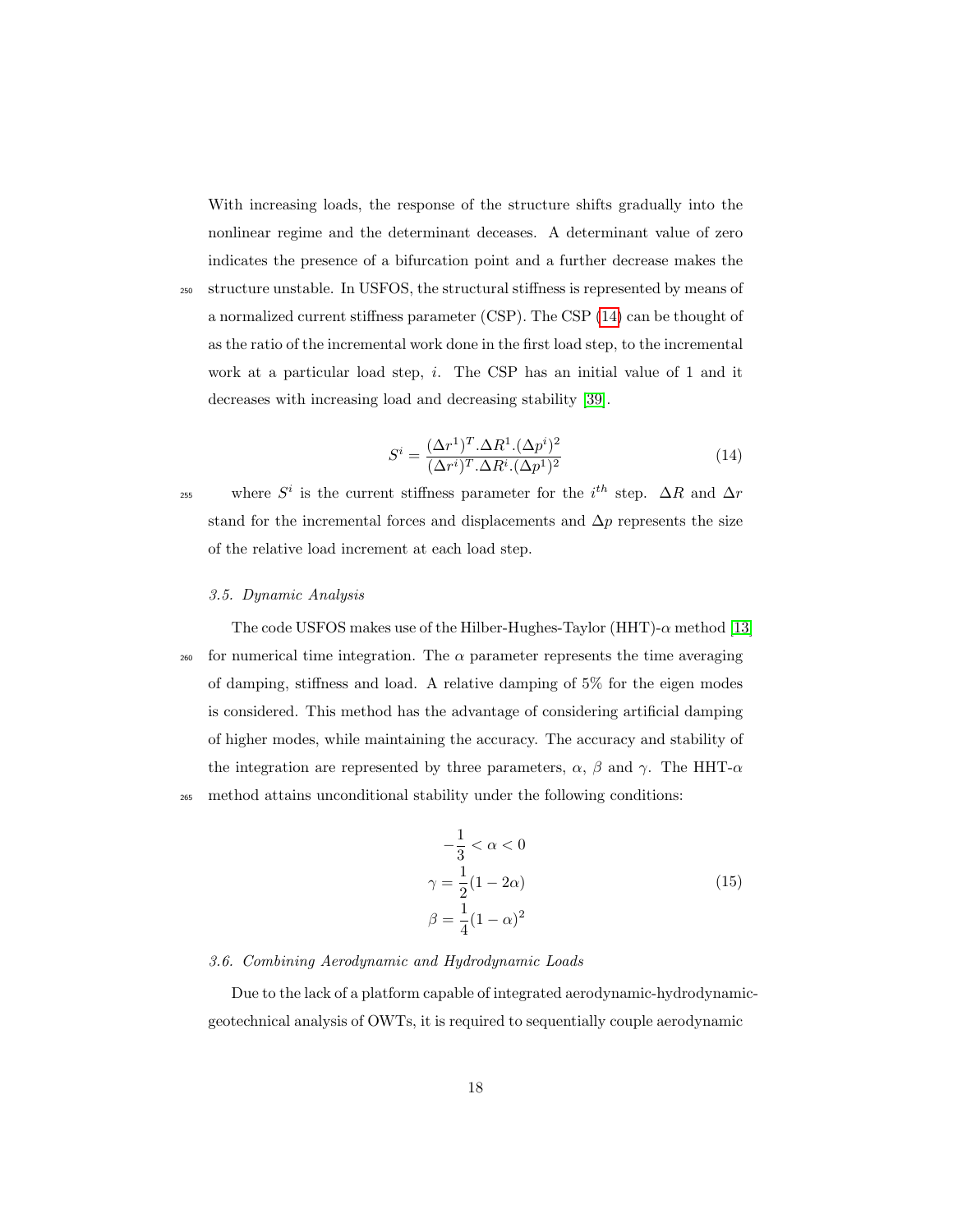codes like FAST, with a structural analysis program such as USFOS, to ob-

<sup>270</sup> tain the overall dynamic response. In the case of fixed-bottom-fixed OWTs (monopiles, in this case), such a coupled wind-wave analysis yields conservative results, when the natural period of the structure is lower than the period of the environmental forces [\[40,](#page-34-1) [41\]](#page-34-2). Such an analysis can be performed in two steps, as shown in Figure [12.](#page-18-0)

<sup>275</sup> Initially, both aerodynamic and hydrodynamic loading are applied on the monopile model in FAST, with its base fixed at the mudline. The aerodynamic force components acting at the OWT hub are now obtained as time series of loads. In the second step, the OWT model is built in USFOS (including the soil components) and is subjected to hydrodynamic loading along with aerodynamic

<sup>280</sup> loading in the form of time series of hub height loads obtained from the first step, resulting in an integrated aerodynamic-hydrodynamic-geotechnical analysis.



<span id="page-18-0"></span>Figure 12: Coupling of load effects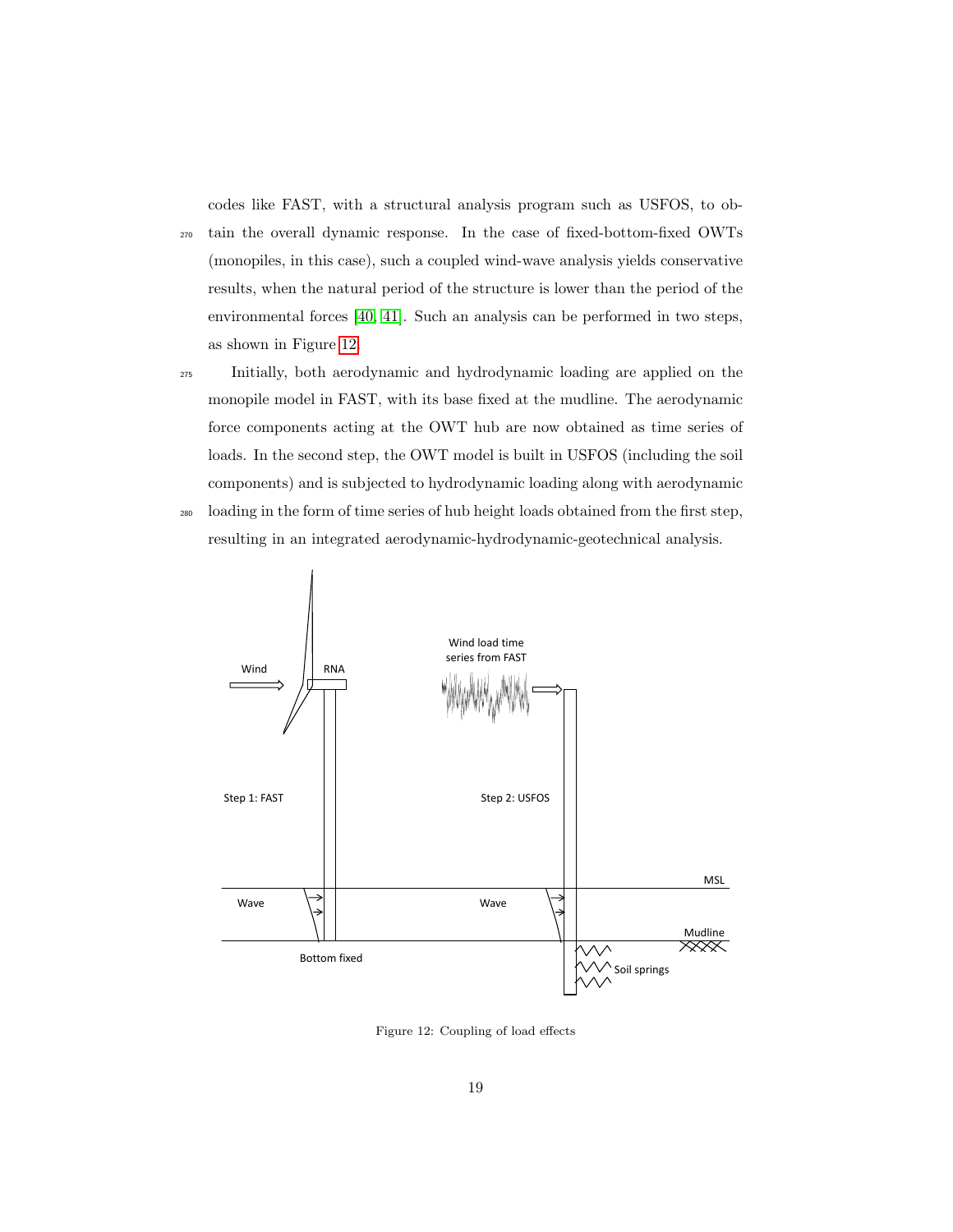#### 3.6.1. Uncertainty analysis

As mentioned in the previous subsections, wave (and wind) time series are generated by use of random phases (or seeds). The use of random seeds ensures <sup>285</sup> that the same realization of a time series can be obtained while using the same program, regardless of the computer [\[9\]](#page-31-0). For the same wave (or wind) conditions, the use of different random seeds would essentially generate different time histories. The use of random, single, time histories for analysis would thus result in the so-called statistical uncertainty, which is epistemic (attributed to a <sup>290</sup> lack of knowledge of the process) in nature [\[42\]](#page-34-3). Figure [13](#page-19-0) shows an example of statistical uncertainty, with respect to the kurtosis of tower top displacement.



<span id="page-19-0"></span>Figure 13: Eliminating uncertainty effects

The red points in Figure [13](#page-19-0) indicate the value of kurtosis for 10 individual random seeds. The variations in the estimated property (kurtosis, in this case), while using single time histories for dynamic analyses can be understood from <sup>295</sup> the figure. This uncertainty due to time domain simulation can be eliminated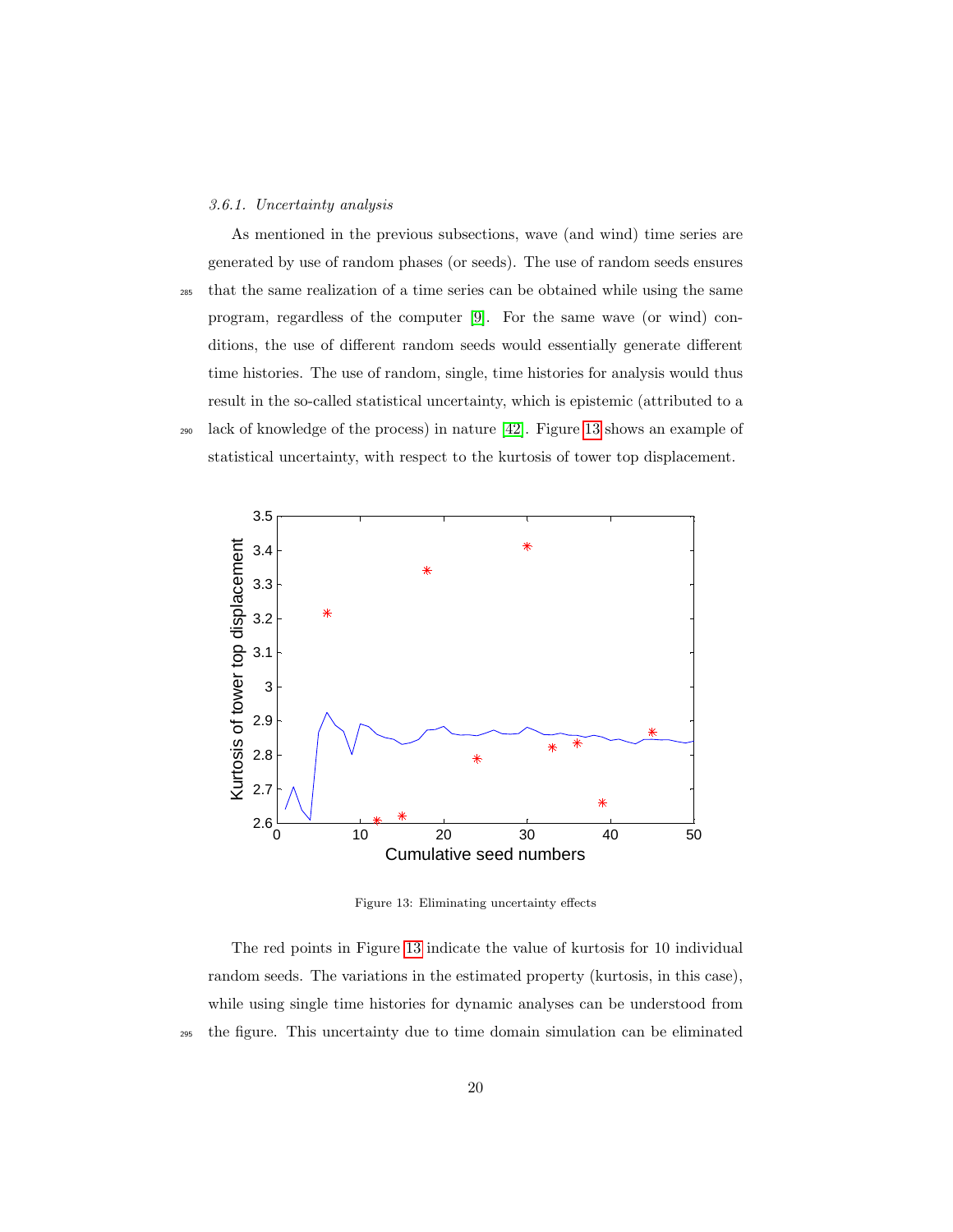by increasing the number of simulations, using different time series of wind and wave, generated using varying random seeds and obtaining the mean values of the relevant statistical parameters. The blue continuous line in Figure [13](#page-19-0) shows the convergence of the kurtosis values, with increase in the number of

 $300$  simulations. Convergence is noted to be attained with  $20 - 25$  random seeds. However, in the present work, 50 Monte Carlo simulations are used to generate each realization of the irregular sea surface and wind speed (and thus, the loading).

#### 3.7. Modelling Parameters

<sup>305</sup> Uniform sandy soil profiles of varying density, as shown in Table [3,](#page-20-0) are used for the study. These types of weathered sandy soils are situated in eastern Indian offshore. Here,  $\gamma'$ ,  $\Phi$  and K stands for the effective unit weight of soil, the angle of internal friction and the modulus of subgrade reaction, respectively.

<span id="page-20-0"></span>

| Lable 3: Classincation of sands used in the study based on 14 |    |    |                                                                  |
|---------------------------------------------------------------|----|----|------------------------------------------------------------------|
| Density                                                       |    |    | $\gamma'$ (kN/m <sup>3</sup> ) $\Phi$ (°) K (MN/m <sup>3</sup> ) |
| loose                                                         | 10 | 29 | 2.6                                                              |
| medium dense                                                  | 10 | 35 | 24.4                                                             |
| dense                                                         | 10 | 39 | 38.0                                                             |

Table 3: Classification of sands used in the study based on [\[43\]](#page-34-4)

Two different load cases (LC's) are considered for dynamic analysis, as de-<sup>310</sup> tailed in Table [4.](#page-21-0) LC1 relates to an operational condition, where a mean hubheight (HH) wind velocity (V) of 11.4 m/s, *i.e.* the rated value for the NREL 5 MW OWT is considered. At the rated wind speed, the OWT achieves its maximum power output. LC2 pertains to an extreme situation where the mean HH wind speed of 27 m/s is greater than the cut-out wind speed for the NREL

 $315$  5 MW OWT (25 m/s). JONSWAP spectrum is recommended for use in the Indian coastal waters, by [\[28\]](#page-32-9). The corresponding sea-states, correlated on the wind speed, are defined by expected values of a significant wave height  $(H_s)$  – spectral peak period  $(T_p)$  pair on the basis of [\[44\]](#page-34-5).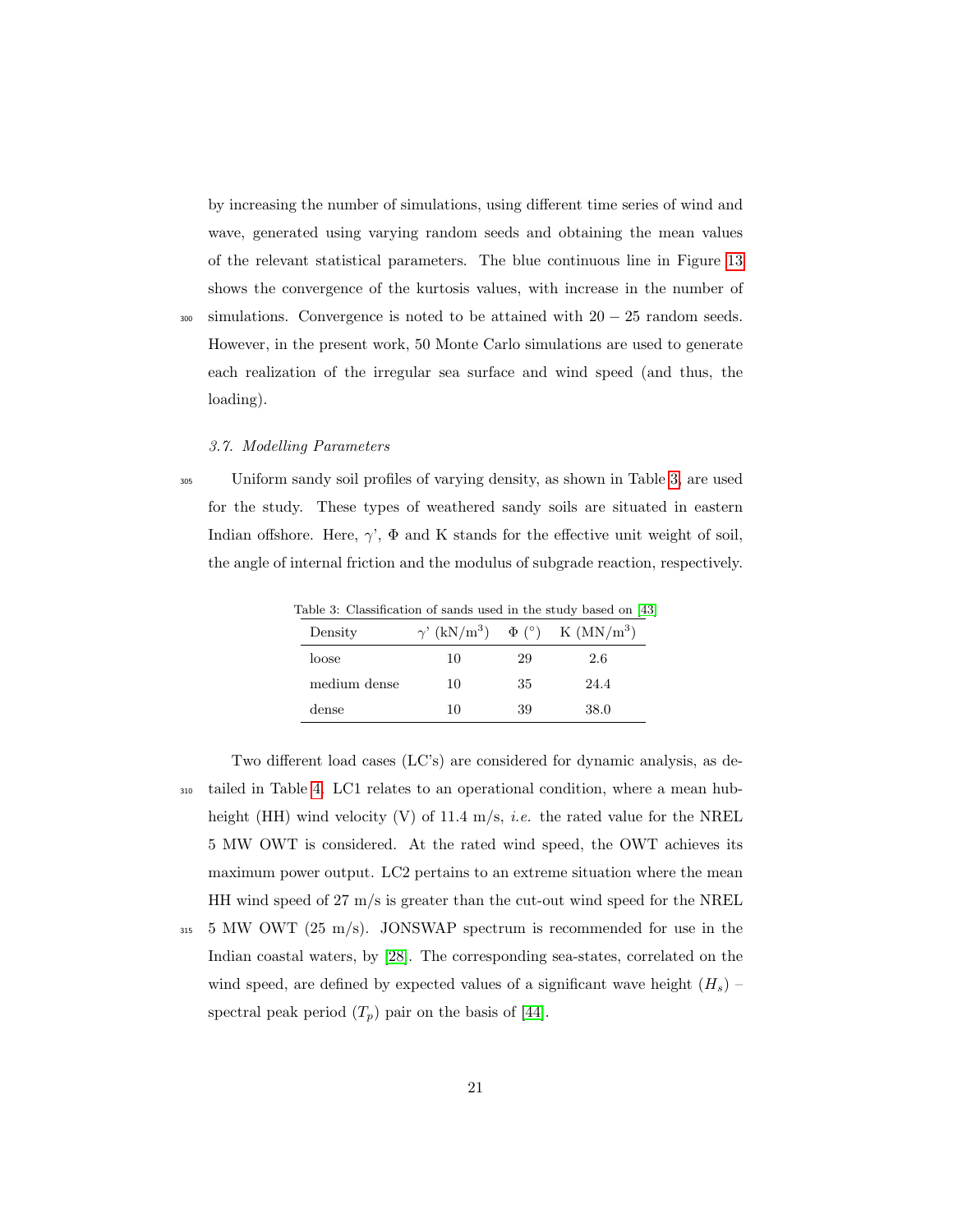Here, the significant wave height is represented by a Weibull distribution [\[45\]](#page-34-6) <sup>320</sup> and its expected value is given by:

$$
E(H_s) = \beta \Gamma(\frac{1}{\alpha} + 1) \tag{16}
$$

For the North Sea, [\[44\]](#page-34-5) has defined the shape and scale parameters as  $\alpha =$  $2 + 0.135v$  and  $\beta = 1.8 + 0.1v^{1.322}$ , respectively, where v is the wind speed. The peak period is described by a lognormal distribution, conditional on the wind speed and significant wave height [\[44\]](#page-34-5) and its expected value is obtained as:

$$
E(T_p) = (4.883 + 2.68H_s^{0.529})
$$
  
 
$$
\times \left\{ 1 - 0.19 \left( \frac{v - (1.764 + 3.426H_s^{0.78})}{1.764 + 3.426H_s^{0.78}} \right) \right\}
$$
 (17)

A scour parameter is defined as the ratio of the scour depth  $(s)$  to the monopile diameter  $(D)$ .  $s/D$  value of 0 implies the no scour condition and a maximum value of 1.5 is considered, as per [\[11\]](#page-31-2) recommendations. Dynamic analyses are of 600 s in duration. 50 stochastic simulations (using varying wind and wave fields for the same wind speed - sea state combination) are performed <sup>330</sup> for each case, to eliminate the uncertainty arising from time-series generation, and the ensemble mean values are reported.

<span id="page-21-0"></span>

| Table 4: Load case parameters |                                      |     |      |           |
|-------------------------------|--------------------------------------|-----|------|-----------|
|                               | Load case $V(m/s)$ $H_s(m)$ $T_p(s)$ |     |      | Remarks   |
| LC1                           | 11.4                                 | 3.1 | 10.1 | Operating |
| LC <sub>2</sub>               | 27.0                                 | 6.4 | 11.5 | Parked    |

## 4. Results

#### 4.1. Natural Frequency Analysis

Natural frequency is a design driver for OWTs. They are susceptible to low <sup>335</sup> frequency excitations from wind and wave loading. Other sources of excitations are the rotor (1P) and the blade-pass (3P for a 3-bladed turbine) frequencies.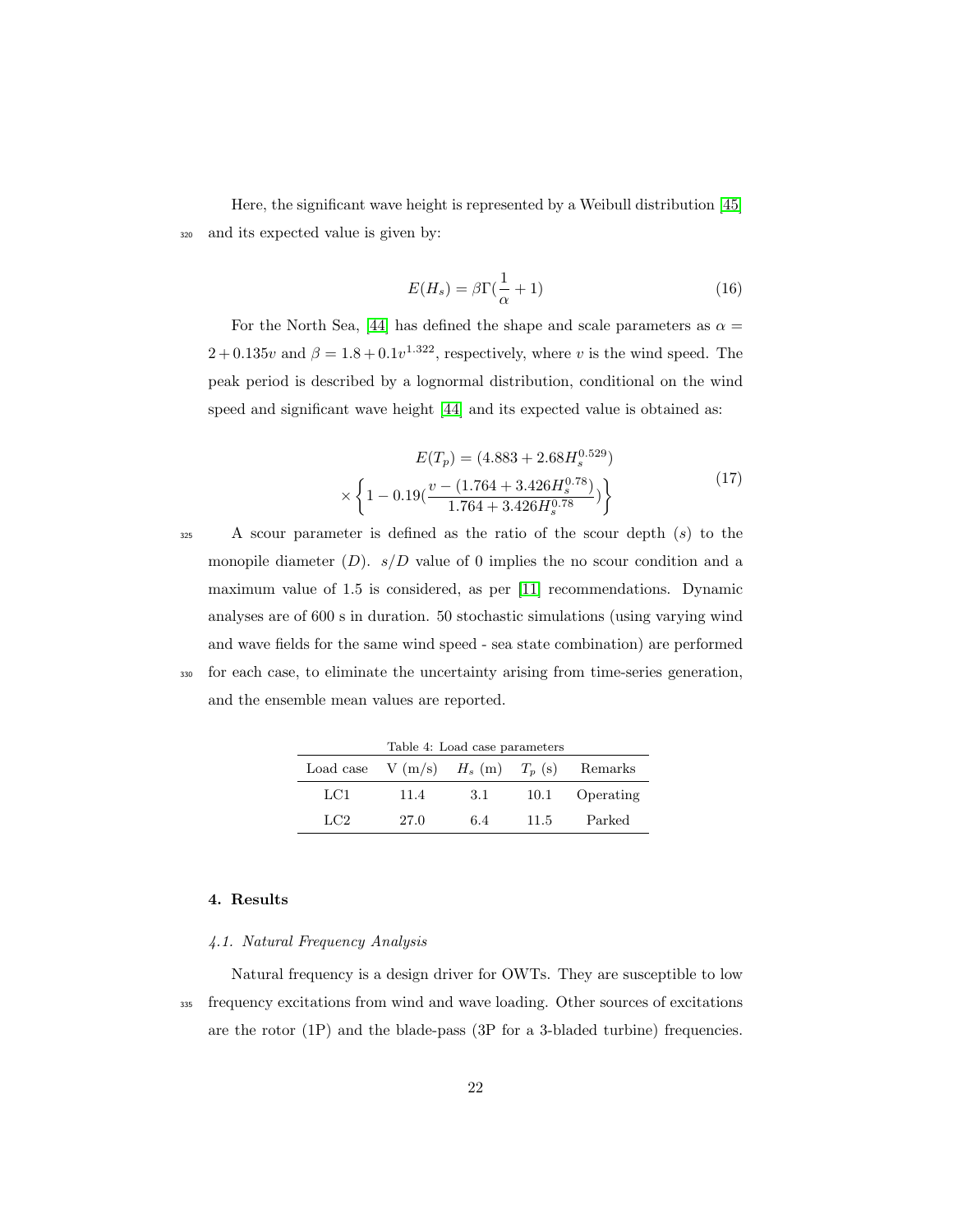For the NREL 5 MW OWT, 1P and 3P frequencies lie in the ranges 0.115−0.2 Hz and 0.345−0.6 Hz respectively [\[46\]](#page-34-7). To avoid resonance, OWTs are designed to have their natural frequencies in the safe zone between 1P and 3P values. This <sup>340</sup> philosophy is called the soft-stiff design.



<span id="page-22-0"></span>Figure 14: Variation of first natural frequency with scour depth

<span id="page-22-1"></span>

| $s/D \rightarrow$             | $\mathbf{0}$                 | 0.5   | 1.0   | 1.5   |  |  |  |
|-------------------------------|------------------------------|-------|-------|-------|--|--|--|
|                               | First natural frequency (Hz) |       |       |       |  |  |  |
| loose                         | 0.219                        | 0.216 | 0.210 | 0.201 |  |  |  |
| medium dense                  | 0.253                        | 0.251 | 0.246 | 0.240 |  |  |  |
| dense                         | 0.257                        | 0.254 | 0.250 | 0.244 |  |  |  |
| Second natural frequency (Hz) |                              |       |       |       |  |  |  |
| loose                         | 1.041                        | 1.024 | 0.984 | 0.932 |  |  |  |
| medium dense                  | 1.469                        | 1.435 | 1.369 | 1.290 |  |  |  |
| dense                         | 1.541                        | 1.503 | 1.430 | 1.346 |  |  |  |

Table 5: First and second natural frequencies of the OWT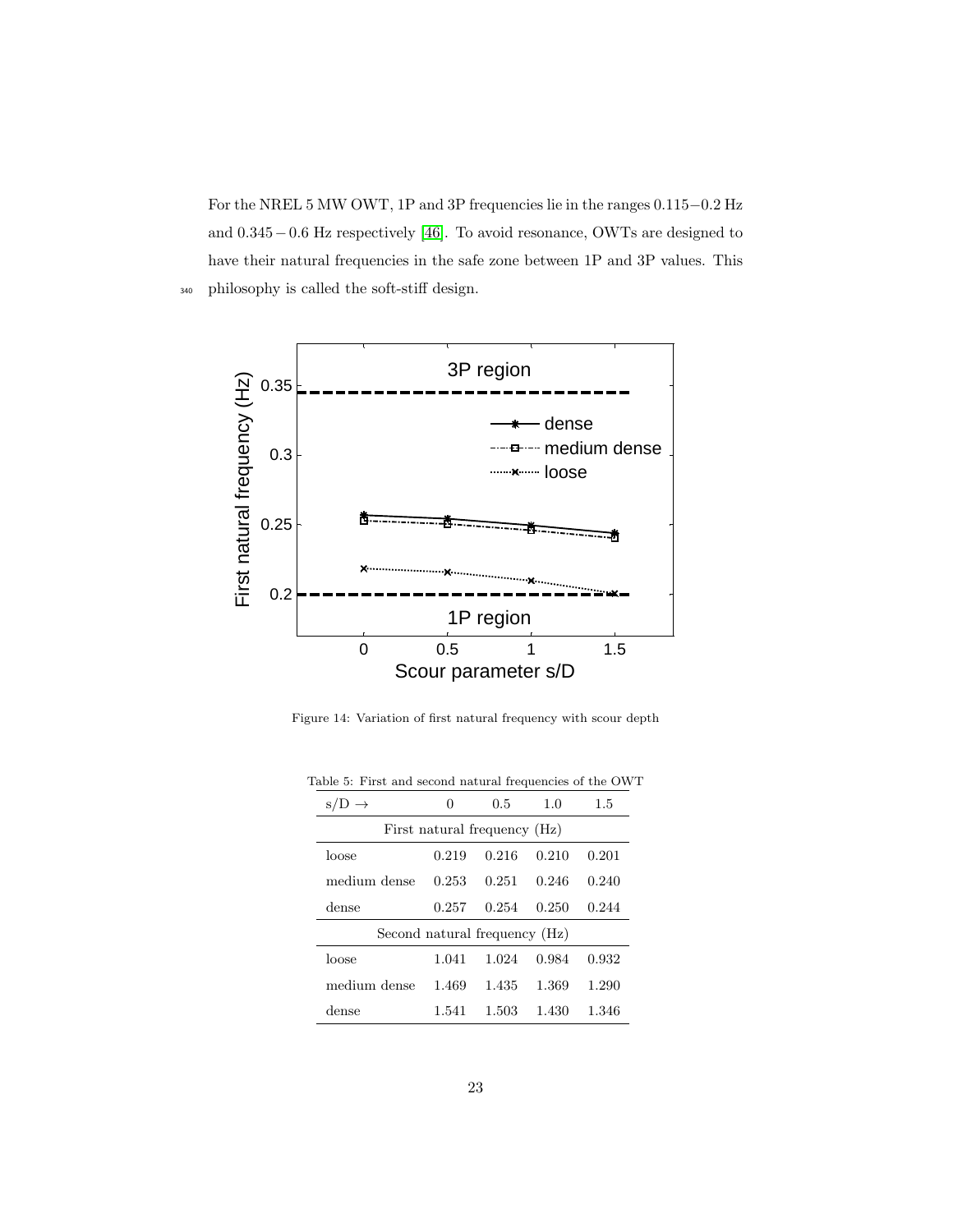In the present work, natural frequency of the monopile OWT is determined using the Lanczos algorithm. Figure [14](#page-22-0) shows the reduction in the first natural frequency of the OWT, with increasing value of the scour parameter. Values of the first and second natural frequencies and their variation with scouring

- <sup>345</sup> are given in Table [5.](#page-22-1) Scouring effectively increases the cantilever length of a monopile and reduces its stiffness and the natural frequency. For dense sand, the first natural frequency suffered a reduction of 5%, as the scour parameter increased from 0 to 1.5. This is in line with the work of [\[3\]](#page-30-2), who reported a 5% reduction in the fundamental frequency of a 2 MW OWT for a scour depth
- <sup>350</sup> increase to 1.3 times the diameter, in sand of high density. The corresponding reduction is higher in the case of loose sand  $(8\%)$  and at s/D value of 1.5, the natural frequency is found to dip into the 1P region, where the OWT is vulnerable to resonance effects from environmental forces. This calls for periodic monitoring of natural frequency variations of the OWT. The second natural <sup>355</sup> frequency undergoes a reduction of 13%, 12% and 10% for dense, medium dense and loose sands, respectively.

#### 4.2. Ultimate Strength Analysis

Static pushover analyses are performed for an extreme sea-state represented by  $H_s = 9.5$  m and  $T_p = 12.8$  s. Wind loads acting at the top of the tower are <sup>360</sup> not considered for the pushover analysis. Initially, time invariant loads acting on the OWT (gravity, in this case), are applied to their full value. During the second stage, the monopile is pushed to failure by gradually incrementing the lateral wave load [\[47\]](#page-35-0).

The load - displacement curves obtained through pushover analysis, for vary-<sup>365</sup> ing soil properties are shown in Figure [15.](#page-24-0) Here, the base shear load is plotted against the pile top displacement. The secant modulus (defining the stiffness) of the p-y curves are directly dependent on the angle of internal friction  $(\phi)$ . This effect of structural stiffness is observed in the load - displacement curves. Irrespective of the nature of the soil, the removal of lateral support during scour

370 and the associated reduction in the overall stiffness of the OWT structure results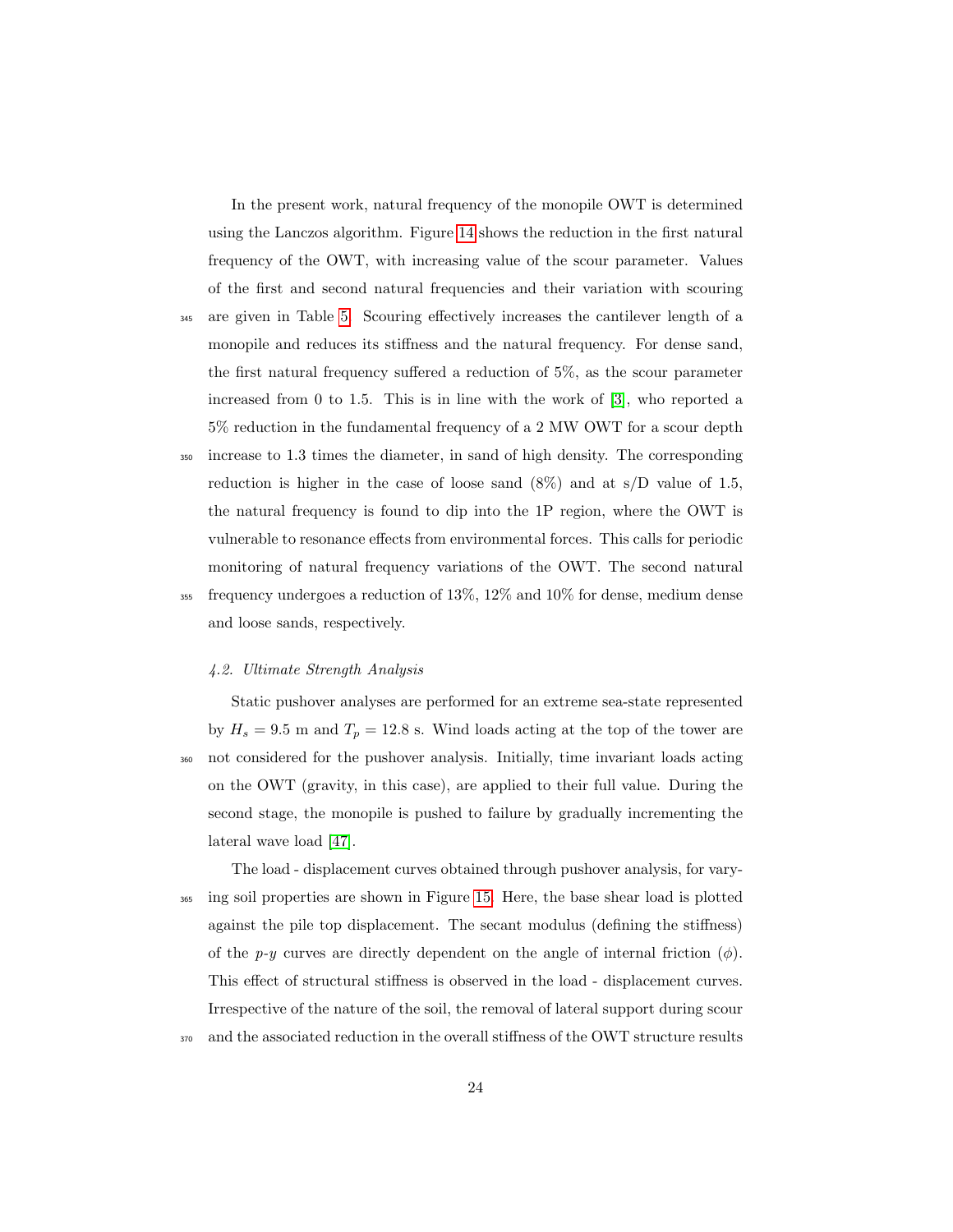<span id="page-24-0"></span>

Figure 15: Pushover analysis of monopile  $\rm OWT$ Figure 15: Pushover analysis of monopile OWT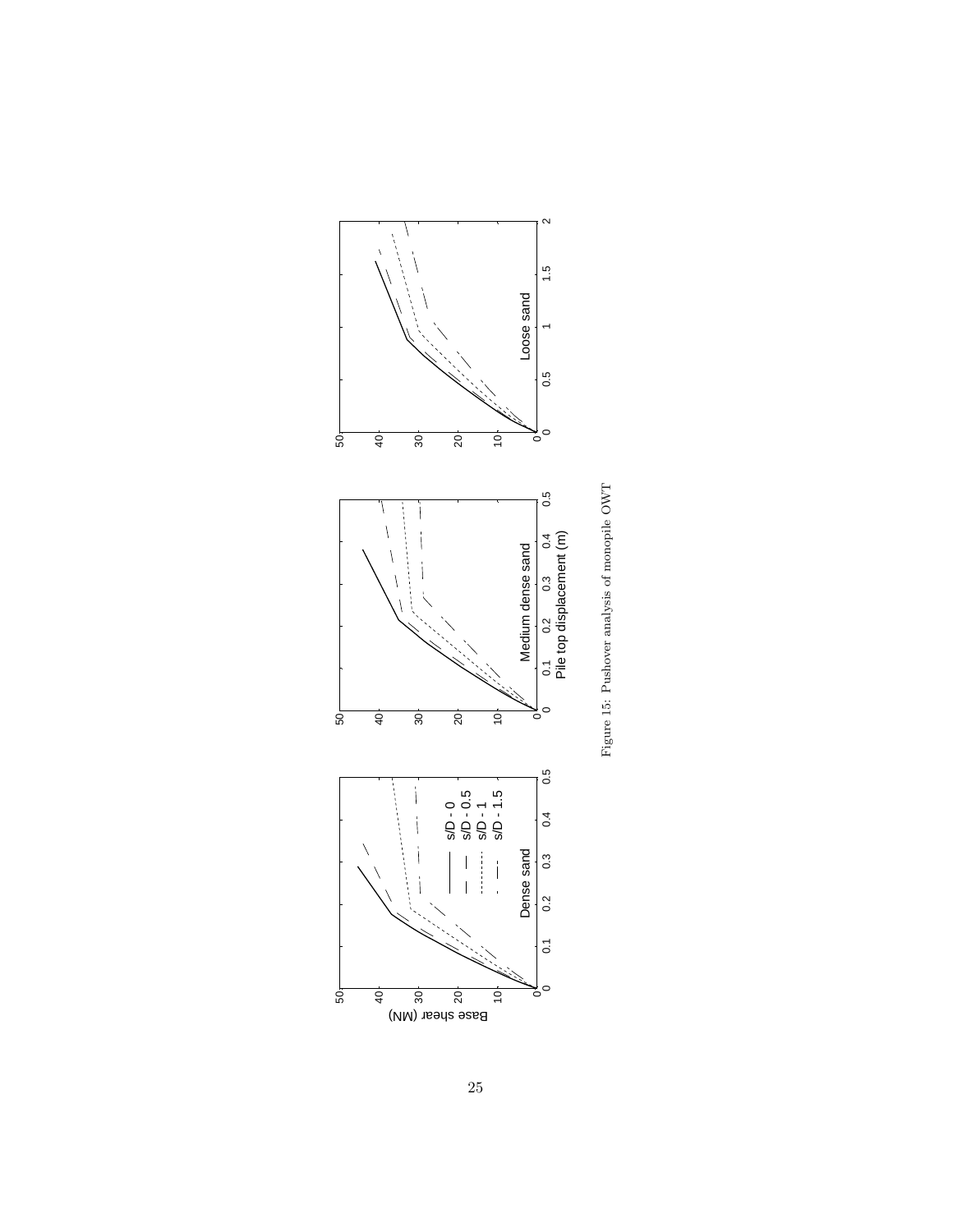in lower yield values.

Figure [16](#page-26-0) shows the displacement profiles of the monopiles (below the mudline), at the initial yield of the OWT structure. Initial yield does not imply total failure of the structure, but refers to the introduction of an elasto-plastic hinge.

 $375$  Keeping the  $s/D = 0$  profile as reference, it is observed that a scour parameter value of  $s/D = 1.5$  brings about a percentage increase in pile top displacement at first yield, of 28%, 20% and 24% respectively, in dense, medium-dense and loose sands. The variation in the response mechanism of the monopiles with respect to soil stiffness is also worth noting. Piles in dense sand show plastic <sup>380</sup> deformation in the upper soil layers and the toe-kick phenomenon (lateral displacement at the toe of the monopile) is absent. However, in the case of loose sand, the pile responds to heavy lateral loads by undergoing rigid body rotation,

## with prominent toe-kick.

#### 4.3. Dynamic Analysis

- 385 The HHT- $\alpha$  algorithm [\[13\]](#page-31-4) is used for dynamic analysis. Figures [17](#page-27-0) and [18](#page-27-1) show the variation in the maximum pile top rotation and displacement of the three soil profiles, under LC1 and LC2 respectively. These responses are ensemble average of maximum response obtained from 50 stochastic simulations. The analysis shows that these responses are highly nonlinear with skewness as
- <sup>390</sup> 0.86 and kurtosis as 3.3. Even with a extreme sea state, LC2 generates a smaller response from the pile, than LC1, as the operation of the turbine is suspended at high wind speeds, resulting in reduced lateral aerodynamic loads at the hub. The pile top rotations were observed to fall within the stipulated serviceability criteria of  $0.5^{\circ}$ [\[5\]](#page-30-4). Also, the rate of increase of lateral response is observed to
- <sup>395</sup> reduce with increase in density of the soil. For instance, in LC1s, the pile top displacement increases at 100% for dense sand, corresponding to an increase in the scour parameter from 0 to 1.5. For loose sand, this value drops to  $50\%$  as shown in Figure [17.](#page-27-0)

Figure [19](#page-29-0) is indicative of the maximum lateral displacement of the pile nodes <sup>400</sup> under dynamic loading, for load cases LC1 and LC2. Here, the absolute max-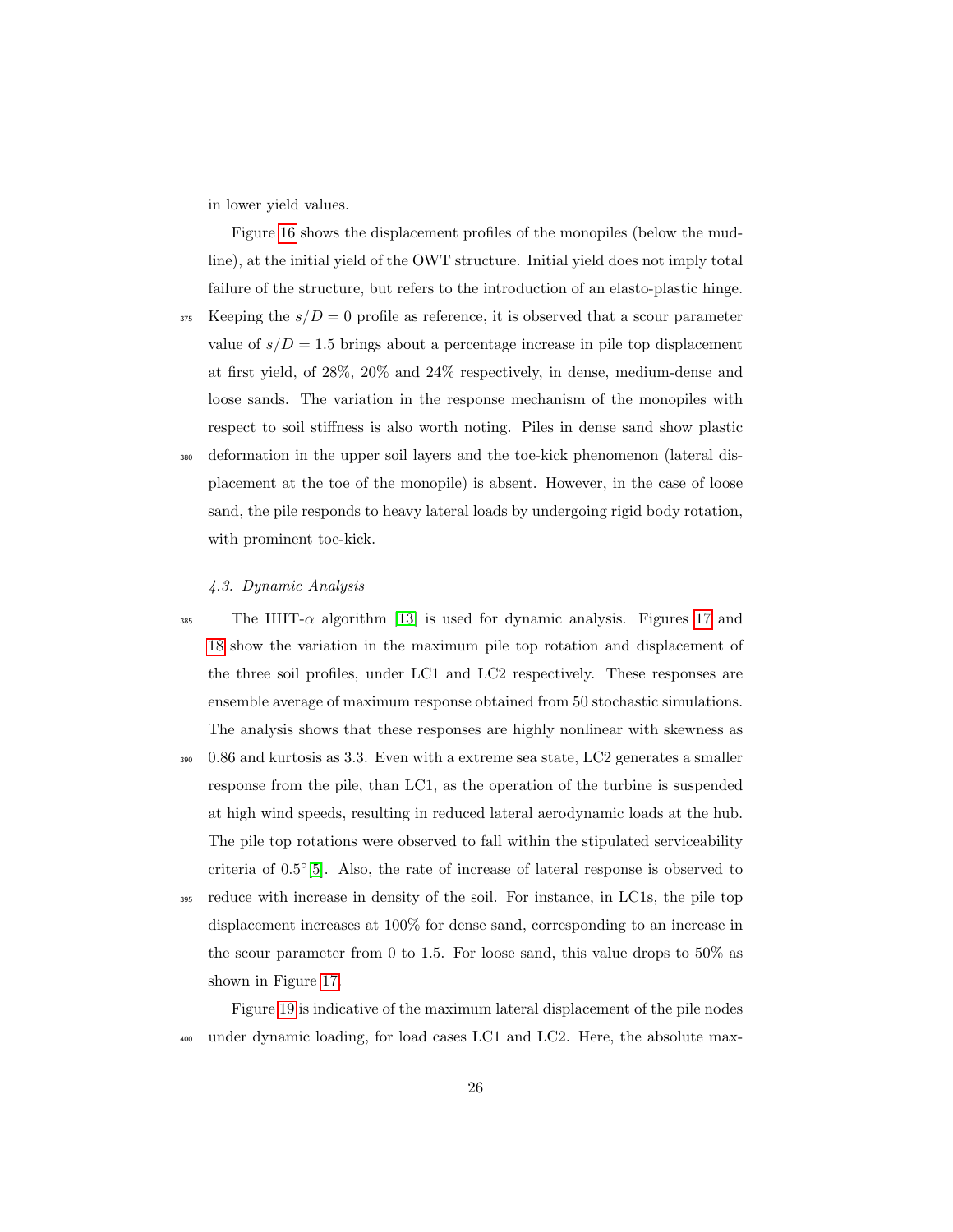<span id="page-26-0"></span>

Figure 16: Pile profiles at first yield Figure 16: Pile profiles at first yield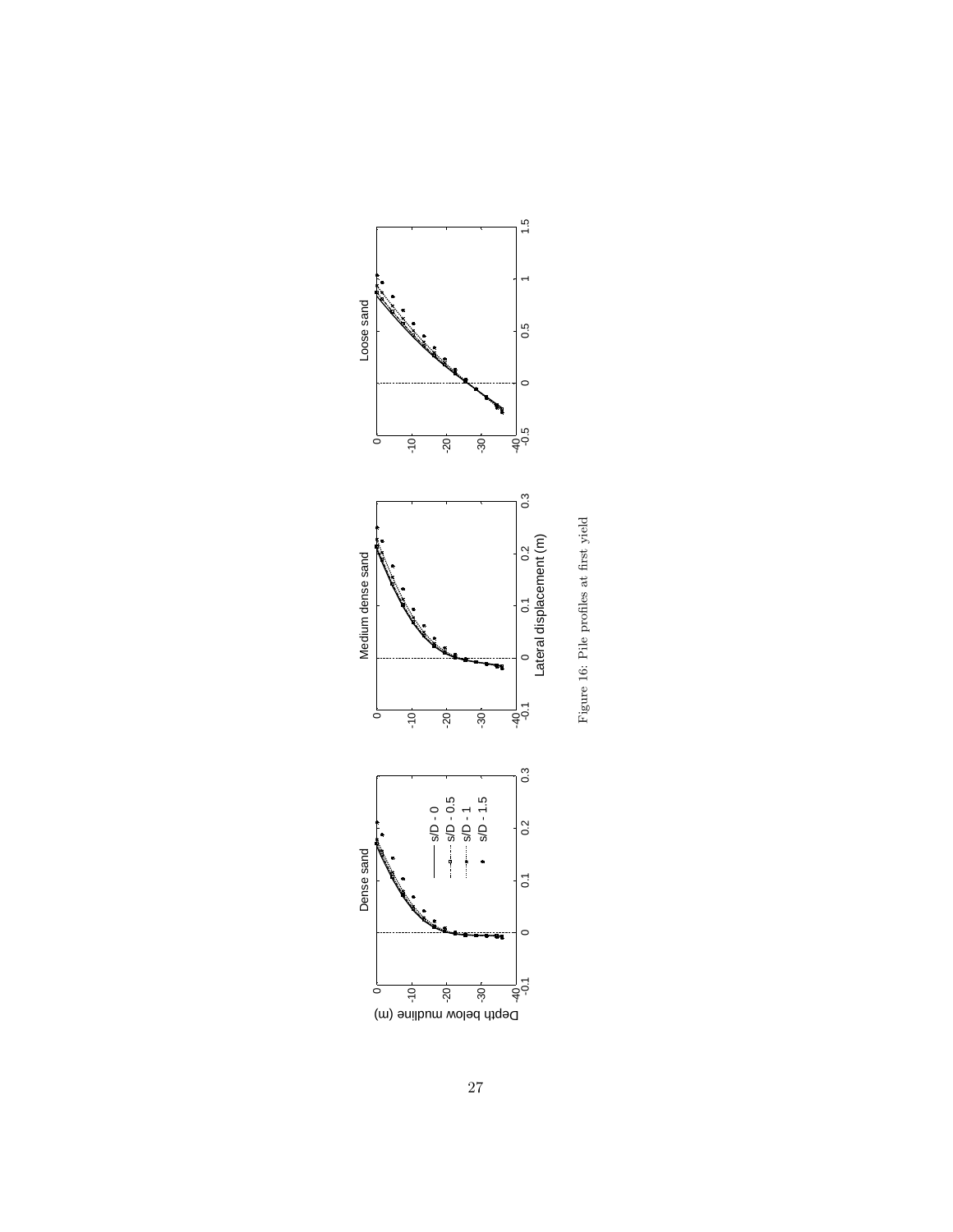

<span id="page-27-0"></span>Figure 17: Pile top rotation and displacement response for operating load case (LC1)

![](_page_27_Figure_2.jpeg)

<span id="page-27-1"></span>Figure 18: Pile top rotation and displacement response for operating load case (LC2)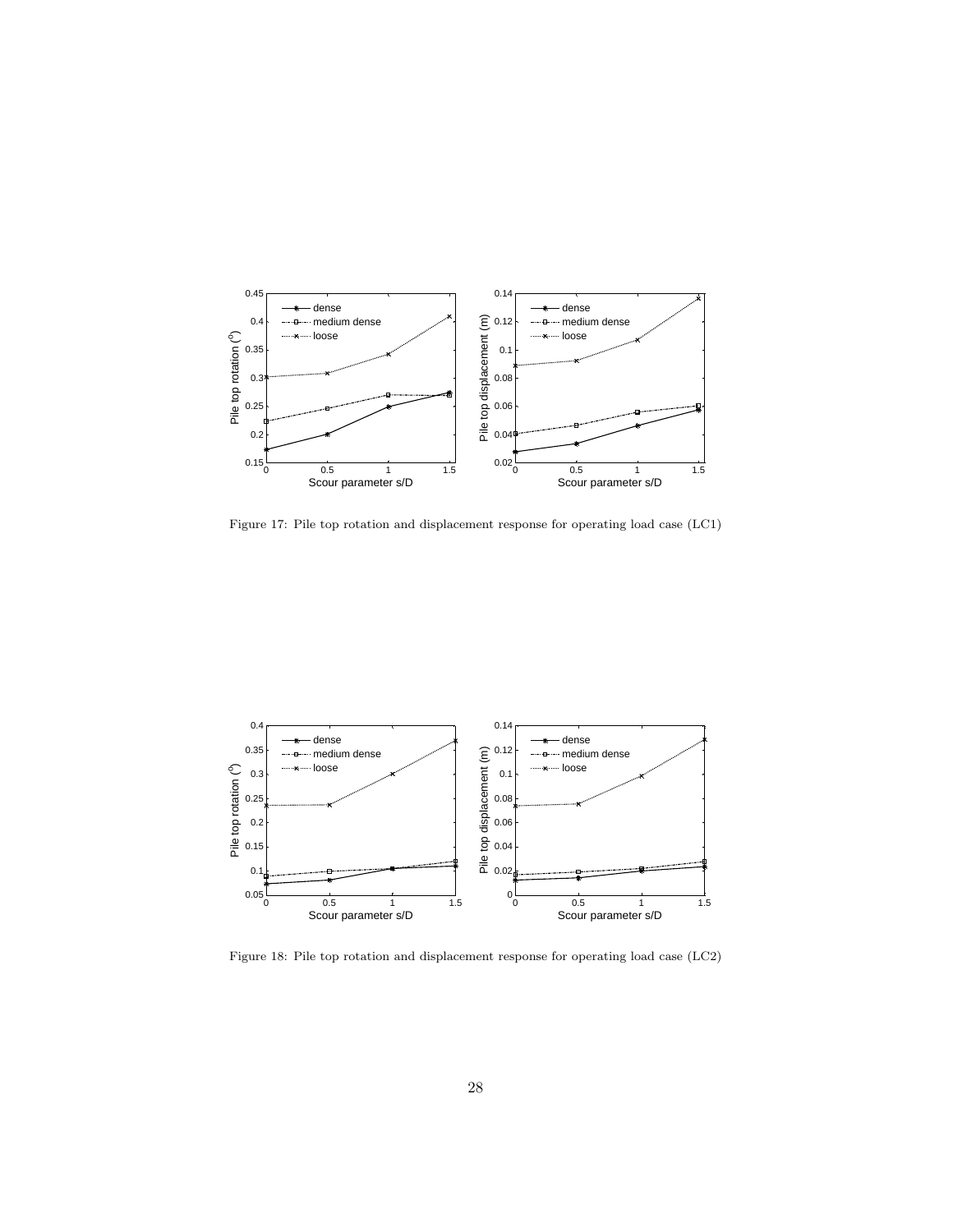imum value of nodal displacements, across the ensemble, are plotted against depth of the pile below the mudline. Due to the reduction in the aerodynamic load in LC2, the lateral displacement for piles in dense and medium dense sands show a significant reduction, by 50% along the depth of the pile. It is also noted 405 that at lower levels of scour  $(s/D = 0.5)$ , the displacement profile closely follows

that of the no-scour condition. However, for loose sand, even the lower loads imposed by LC2 are able to elicit a significant lateral response.

The monopile seems to undergo rigid body rotation about a pivot point, leading to a toe-kick mechanism, as is evident from Figure [19,](#page-29-0) for loose sand. <sup>410</sup> This rigid body rotation is not highly evident for the denser soil profiles. The pivot point is observed to move down along the length of the pile, with increase in soil density.

#### 5. Conclusions

A numerical study on the influence of scour on monopile supported OWTs in <sup>415</sup> sands of varying densities has been carried out, using FEM. Scour scenario was simulated by removing the necessary soil springs from the upper layers. Changes in natural frequency, yield and lateral response (by 50%) under aerodynamic and hydrodynamic loads are obtained for operational and extreme load cases. Results indicate that OWTs in loose sands are highly vulnerable to resonance <sup>420</sup> effects of combined wind and wave loading, due to reduction in the natural frequency under scouring. Even as the serviceability criteria with respect to mudline rotation is satisfied, the monopile in loose sand exhibits rigid body rotation about a pivotal point. The study does not consider the effect of possible soil stiffness degradation due to cyclic loading. Also, the response of the OWT

<sup>425</sup> in the presence of back-fill material, aimed at mitigating the influence of scour, has to be investigated.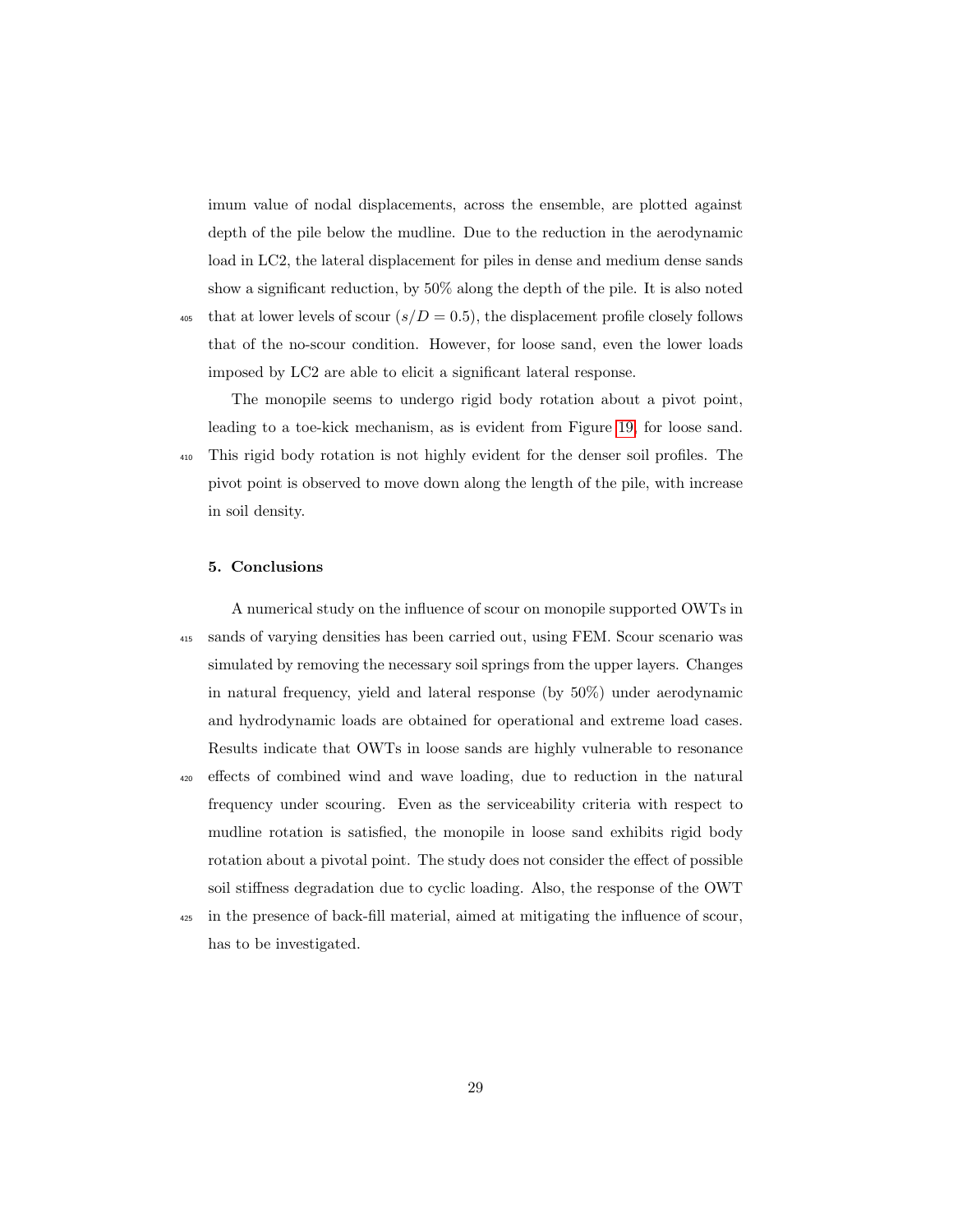<span id="page-29-0"></span>![](_page_29_Figure_0.jpeg)

![](_page_29_Figure_1.jpeg)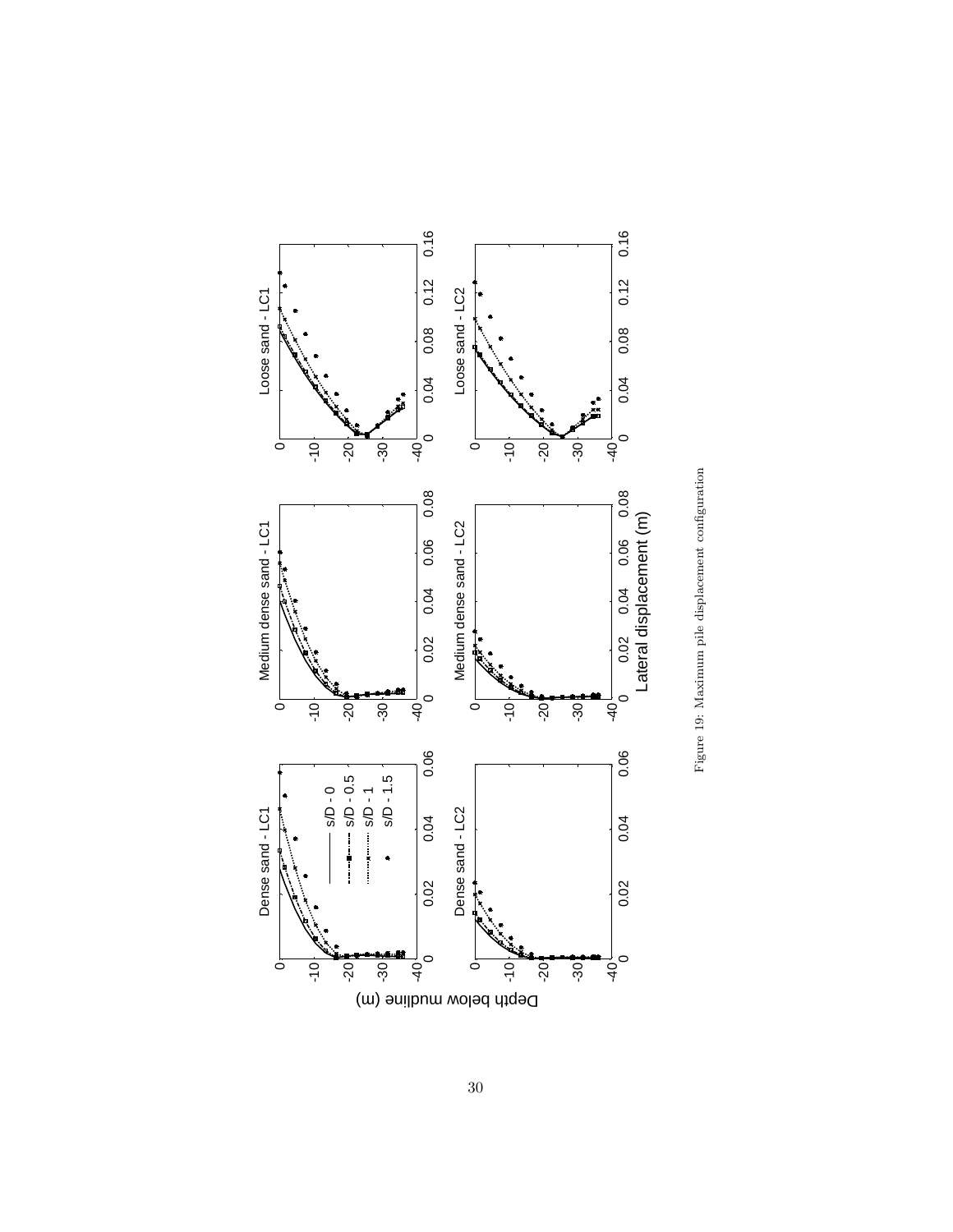#### 6. Acknowledgments

The authors are grateful to Tøre Holmas of www.usfos.no for his guidance with USFOS. Jason Jonkman's help with FAST is also acknowledged.

- <span id="page-30-1"></span><span id="page-30-0"></span><sup>430</sup> [1] J. van der Tempel, M. B. Zaaijer, H. Subroto, The effects of scour on the design of offshore wind turbines, in: Proceedings of the 3rd International conference on marine renewable energy Marec, 2004, pp. 27–35.
	- [2] R. Whitehouse, Scour at marine structures: A manual for practical applications, Thomas Telford, 1998.
- <span id="page-30-3"></span><span id="page-30-2"></span><sup>435</sup> [3] S. P. H. Sørensen, L. B. Ibsen, Assessment of foundation design for offshore monopiles unprotected against scour, Ocean Engineering 63 (2013) 17–25.
	- [4] L. J. Prendergast, K. Gavin, P. Doherty, An investigation into the effect of scour on the natural frequency of an offshore wind turbine, Ocean Engineering 101 (2015) 1–11.
- <span id="page-30-4"></span><sup>440</sup> [5] M. Achmus, Y.-S. Kuo, K. Abdel-Rahman, Numerical investigation of scour effect on lateral resistance of windfarm monopiles, in: The Twentieth International Offshore and Polar Engineering Conference, International Society of Offshore and Polar Engineers, 2010.
- <span id="page-30-6"></span><span id="page-30-5"></span>[6] B. Skallerud, J. Amdahl, Nonlinear analysis of offshore structures, Research <sup>445</sup> Studies Press Baldock, Hertfordshire,, England, 2002.
	- [7] N. Saha, Z. Gao, T. Moan, A. Naess, Short-term extreme response analysis of a jacket supporting an offshore wind turbine, Wind Energy 17 (1) (2014) 87–104.
- <span id="page-30-7"></span>[8] S. Voormeeren, P. Valk, B. Nortier, D.-P. Molenaar, D. Rixen, Accurate <sup>450</sup> and efficient modeling of complex offshore wind turbine support structures using augmented superelements, Wind Energy 17 (7) (2014) 1035–1054.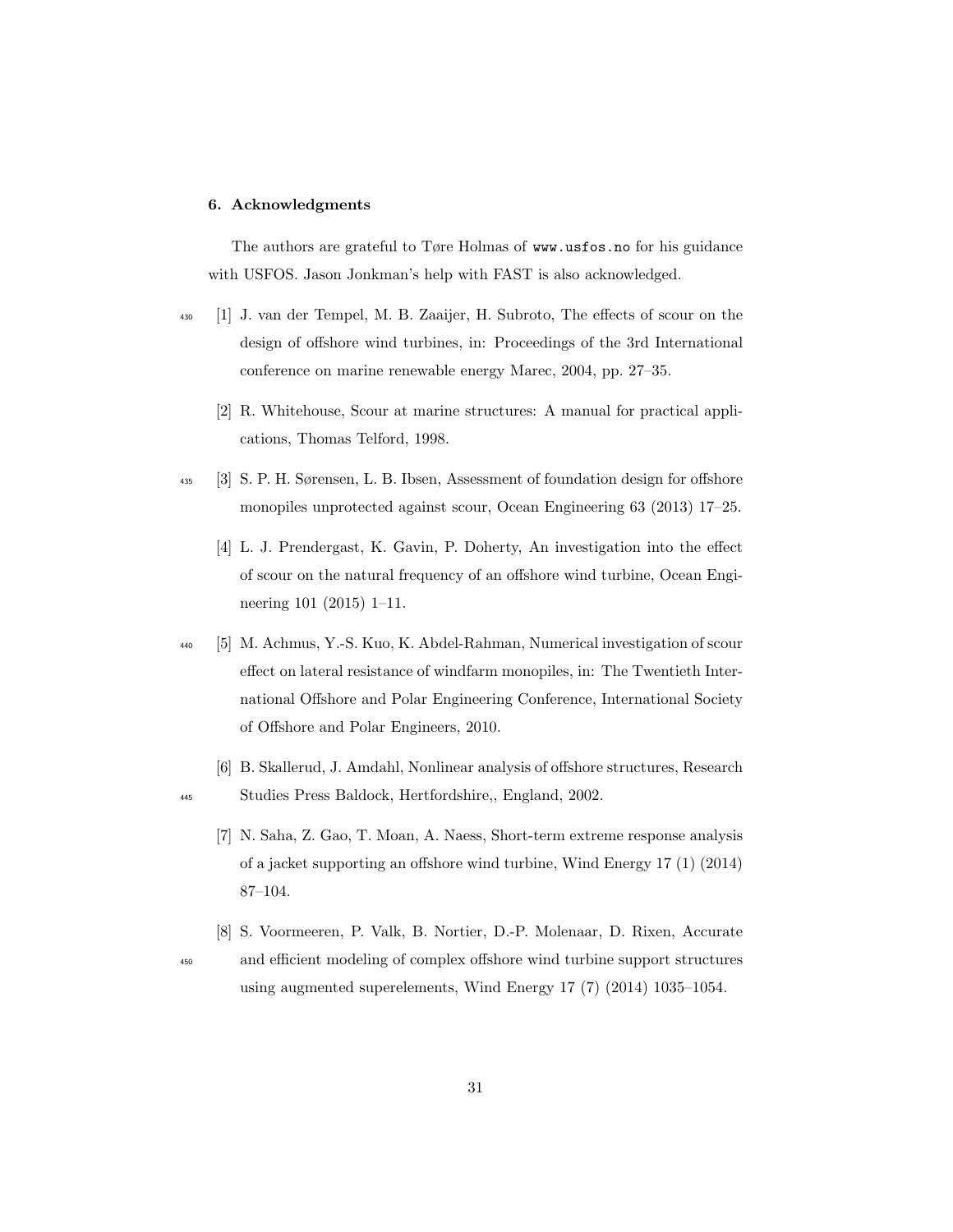- <span id="page-31-0"></span>[9] D. Zwick, M. Muskulus, The simulation error caused by input loading variability in offshore wind turbine structural analysis, Wind energy 18 (8) (2015) 1421–1432.
- <span id="page-31-2"></span><span id="page-31-1"></span><sup>455</sup> [10] DNV, OS-J101 Offshore Standard - design of offshore wind turbine structures (2011).
	- [11] API-RP2A-WSD, American Petroleum Institute-Recommended practice for planning, designing and constructing fixed offshore platforms- Working stress design (2007).
- <span id="page-31-3"></span><sup>460</sup> [12] J. M. Jonkman, S. Butterfield, W. Musial, G. Scott, Definition of a 5- MW reference wind turbine for offshore system development, Tech. Rep. NREL/TP-500-38060, National Renewable Energy Laboratory, Golden, Colorado (2009).
- <span id="page-31-5"></span><span id="page-31-4"></span>[13] T. H. Søreide, J. Amdahl, E. Eberg, T. Holmås, Ø. Hellan, USFOS-A com-<sup>465</sup> puter program for progressive collapse analysis of steel offshore structures. Theory Manual, SINTEF (1993).
	- [14] K. Lesny, S. Paikowsky, A. Gurbuz, Scale effects in lateral load response of large diameter monopiles, Geotechnical Special Publication 158 (2007)  $1-10.$
- <span id="page-31-7"></span><span id="page-31-6"></span><sup>470</sup> [15] J. van der Tempel, D.-P. Molenaar, Wind turbine structural dynamics–a review of the principles for modern power generation, onshore and offshore, Wind engineering 26 (4) (2002) 211–222.
	- [16] J. F. Manwell, J. G. McGowan, A. L. Rogers, Wind energy explained: theory, design and application, John Wiley & Sons, 2010.
- <span id="page-31-9"></span><span id="page-31-8"></span><sup>475</sup> [17] DNV, Guidelines for design of wind turbines, Det Norske Veritas: Wind Energy Department, Ris National Laboratory, 2002.
	- [18] M. Karimirad, Offshore Energy Structures: For Wind Power, Wave Energy and Hybrid Marine Platforms, Springer, 2014.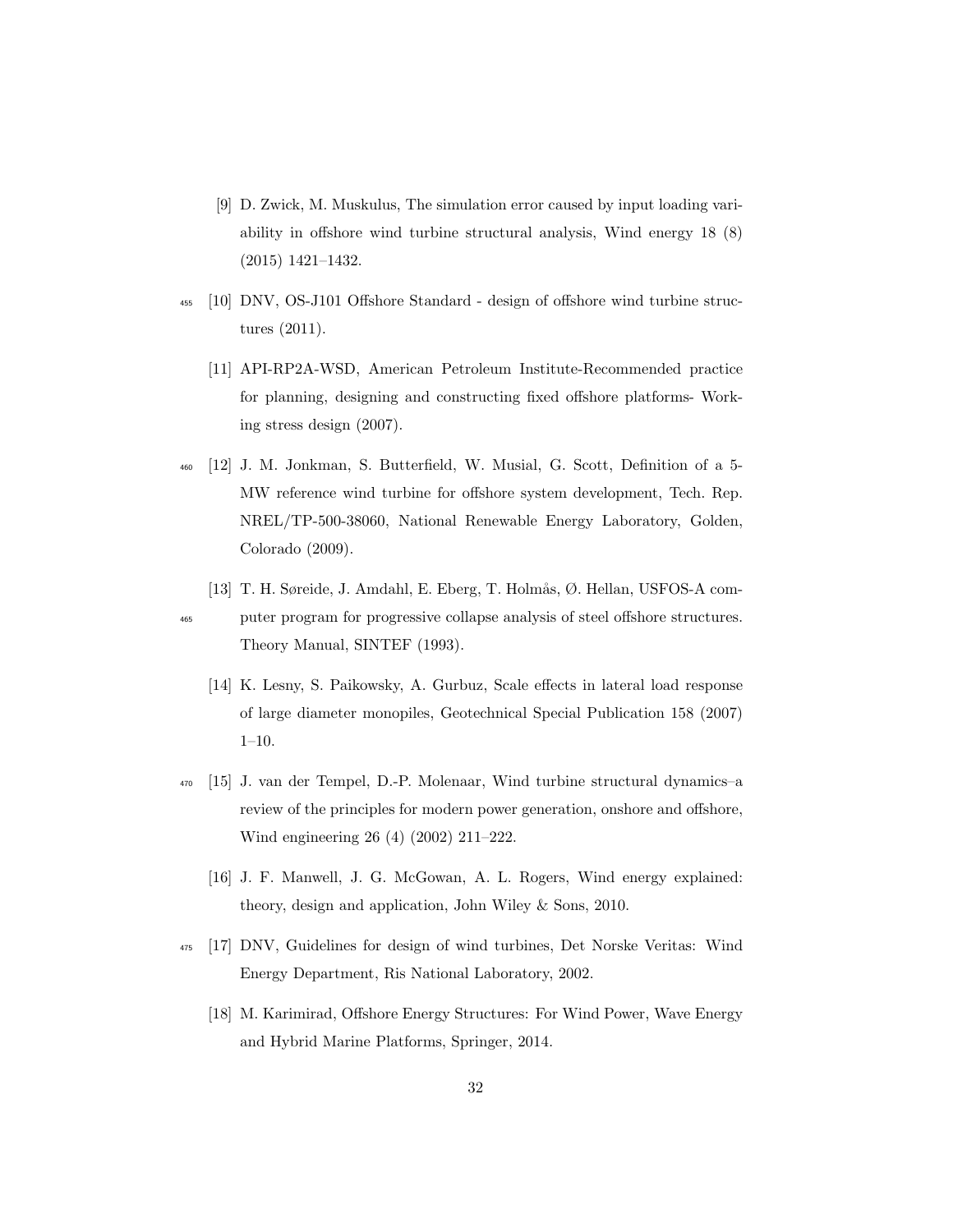- <span id="page-32-0"></span>[19] J. van der Tempel, Design of support structures for offshore wind turbines,
- <span id="page-32-2"></span><span id="page-32-1"></span><sup>480</sup> Ph.D. thesis, TU Delft, Delft University of Technology (2006).
	- [20] B. J. Jonkman, Turbsim user's guide: Version 1.50 (2009).
	- [21] P. S. Veers, Three-dimensional wind simulation, Tech. rep., Sandia National Labs., Albuquerque, NM (USA) (1988).
- <span id="page-32-4"></span><span id="page-32-3"></span>[22] T. Burton, D. Sharpe, N. Jenkins, E. Bossanyi, Wind energy handbook, <sup>485</sup> John Wiley & Sons, 2001.
	- [23] J. M. Jonkman, M. L. Buhl Jr, FAST User's guide, Tech. Rep. NREL/EL-500-38230, National Renewable Energy Laboratory, Golden, Colorado (2005).
	- [24] M. O. L. Hansen, Aerodynamics of wind turbines, Routledge, 2015.
- <span id="page-32-6"></span><span id="page-32-5"></span><sup>490</sup> [25] M. O. L. Hansen, J. N. Sørensen, S. Voutsinas, N. Sørensen, H. A. Madsen, State of the art in wind turbine aerodynamics and aeroelasticity, Progress in aerospace sciences 42 (4) (2006) 285–330.
- <span id="page-32-8"></span><span id="page-32-7"></span>[26] F. D. Bianchi, H. De Battista, R. J. Mantz, Wind turbine control systems: principles, modelling and gain scheduling design, Springer Science & <sup>495</sup> Business Media, 2006.
	- [27] K. Hasselmann, T. Barnett, E. Bouws, H. Carlson, D. Cartwright, K. Enke, J. Ewing, H. Gienapp, D. Hasselmann, P. Kruseman, Measurements of wind-wave growth and swell decay during the joint north sea wave project (JONSWAP), Tech. rep., Deutches Hydrographisches Institut (1973).
- <span id="page-32-10"></span><span id="page-32-9"></span><sup>500</sup> [28] K. S. Kumar, K. A. Kumar, Spectral characteristics of high shallow water waves, Ocean Engineering 35 (2008) 900–911.
	- [29] H. Benaroya, S. M. Han, M. Nagurka, Probability models in engineering and science, Vol. 193, CRC Press, 2005.

33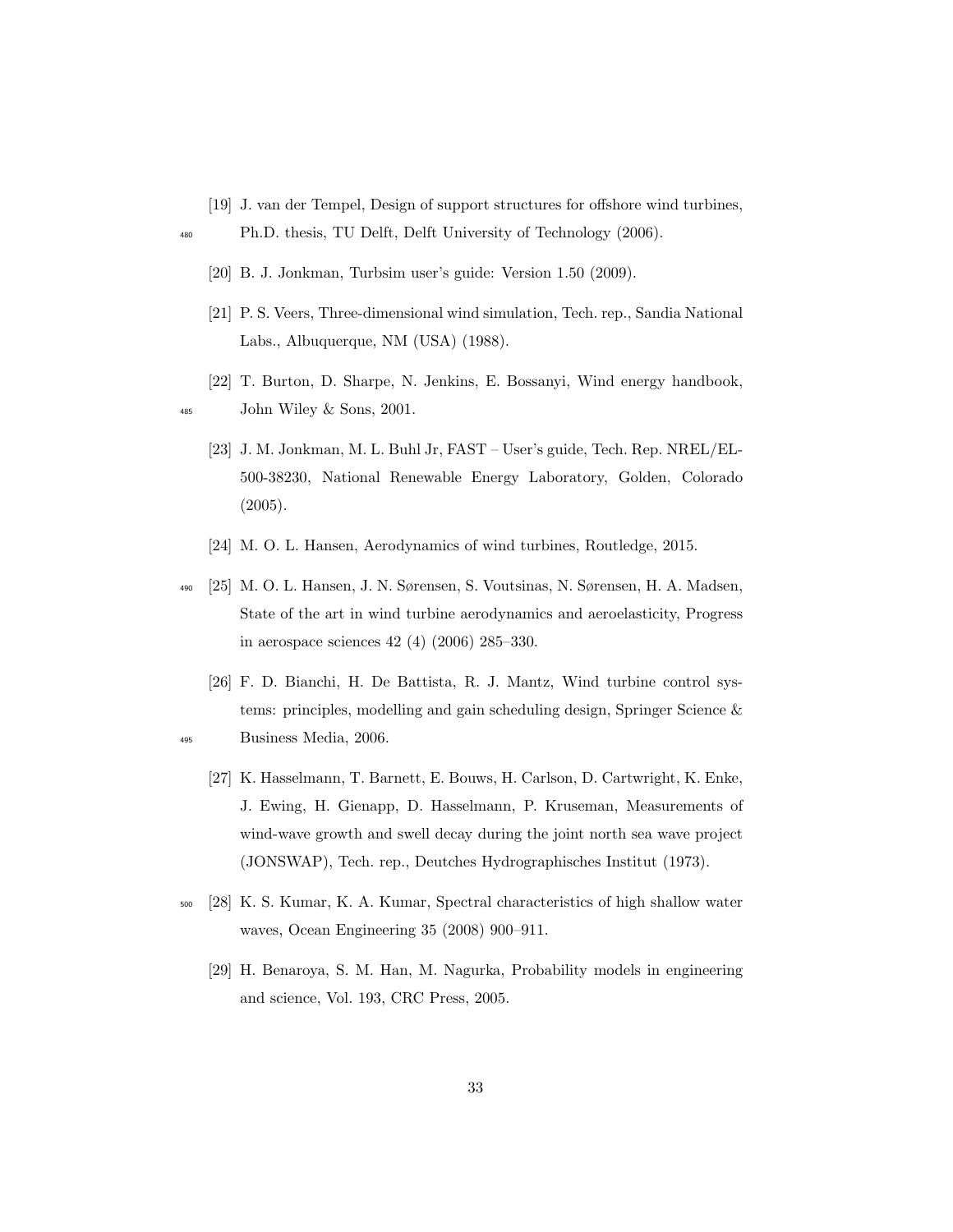- <span id="page-33-0"></span>[30] S. O. Rice, Mathematical analysis of random noise, Bell System Tech-
- <span id="page-33-1"></span><sup>505</sup> nical Journal 23 (3) (1944) 282–332. [doi:10.1002/j.1538-7305.1944.](http://dx.doi.org/10.1002/j.1538-7305.1944.tb00874.x) [tb00874.x](http://dx.doi.org/10.1002/j.1538-7305.1944.tb00874.x).
	- [31] S. O. Rice, Mathematical analysis of random noise, Bell System Technical Journal, The 24 (1) (1945) 46–156.
	- [32] S. Chakrabarti, Handbook of Offshore Engineering, Elsevier, 2005.
- <span id="page-33-3"></span><span id="page-33-2"></span><sup>510</sup> [33] M. A. El-Reedy, Offshore structures: design, construction and maintenance, Gulf Professional Publishing, 2012.
- <span id="page-33-4"></span>[34] A. H. Augustesen, K. Brødbæk, M. Møller, S. P. H. Sørensen, L. B. Ibsen, T. S. Pedersen, L. Andersen, Numerical modelling of large-diameter steel piles at horns rev, in: Proceedings of the Twelfth International Con-<sup>515</sup> ference on Civil, Structural and Environmental Engineering Computing,

<span id="page-33-5"></span>Civil-Comp Press, 2009.

- [35] W. Carswell, C. Fontana, S. R. Arwade, D. J. DeGroot, A. T. Myers, Comparison of cyclic py methods for offshore wind turbine monopiles subjected to extreme storm loading, in: ASME 2015 34th International Conference on <sup>520</sup> Ocean, Offshore and Arctic Engineering, American Society of Mechanical Engineers, 2015, pp. V009T09A060–V009T09A060.
	- [36] L. C. Reese, W. F. Van Impe, Single piles and pile groups under lateral loading, CRC Press, 2010.
	- [37] G. Stewart, T. Moan, J. Amdahl, O. I. Eide, Nonlinear re-assessment of
- <sup>525</sup> jacket structures under extreme storm cyclic loading: Part I philosophy and acceptance criteria, in: Proceedings of the International Conference on Offshore Mechanics and Arctic Engineering, American Society of Mechanical Engineers, 1993, pp. 491–502.
- <span id="page-33-8"></span>[38] M. Mukhopadhyay, D. Choudhury, V. Phanikanth, G. Reddy, Pushover <sup>530</sup> analysis of piles in stratified soil, in: Proc., 14th World Conf. on Earthquake

<span id="page-33-7"></span><span id="page-33-6"></span>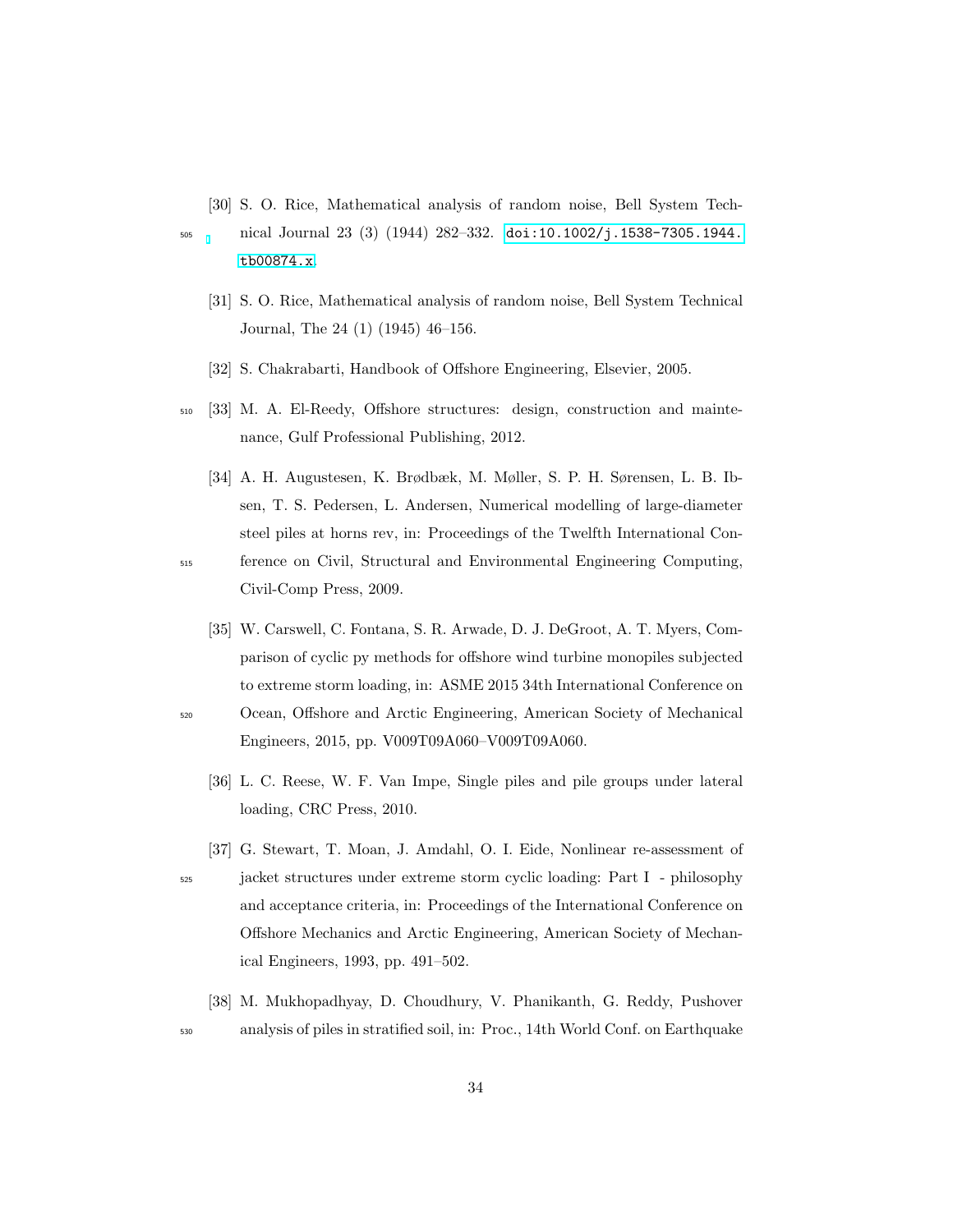Engineering, Vol. 14, International Association for Earthquake Engineering (IAEE) Tokyo, 2008.

- <span id="page-34-0"></span>[39] SINTEF Group, Usfos getting started, Structural Engineering, Marintek.
- <span id="page-34-1"></span>[40] M. Seidel, F. Ostermann, A. Curvers, M. Kühn, D. Kaufer, C. Böker,

- <sup>535</sup> Validation of offshore load simulations using measurement data from the DOWNVInD project, in: Proceedings of European Offshore Wind Conference, Stockholm, Sweden, 2009, pp. 14–16.
	- [41] Z. Gao, N. Saha, T. Moan, J. Amdahl, Dynamic analysis of offshore fixed wind turbines under wind and wave loads using alternative computer codes,
- <span id="page-34-3"></span><span id="page-34-2"></span><sup>540</sup> in: Proceedings of the TORQUE 2010 conference, FORTH, Heraklion, Crete, Greece, 2010, pp. 1–9.
	- [42] W. Dong, Y. Xing, T. Moan, Time domain modeling and analysis of dynamic gear contact force in a wind turbine gearbox with respect to fatigue assessment, Energies 5 (11) (2012) 4350–4371.
- <span id="page-34-4"></span><sup>545</sup> [43] W. Carswell, S. R. Arwade, D. J. DeGroot, M. A. Lackner, Soil–structure reliability of offshore wind turbine monopile foundations, Wind Energy 18 (3) (2015) 483–498.
	- [44] K. Johannessen, T. S. Meling, S. Hayer, Joint distribution for wind and waves in the northern north sea, in: The Eleventh International Offshore

<span id="page-34-6"></span>

- <span id="page-34-5"></span><sup>550</sup> and Polar Engineering Conference, International Society of Offshore and Polar Engineers, 2001.
	- [45] M. Karimirad, T. Moan, Wave-and wind-induced dynamic response of a spar-type offshore wind turbine, Journal of waterway, port, coastal, and ocean engineering 138 (1) (2011) 9–20.
- <span id="page-34-7"></span><sup>555</sup> [46] S. Bhattacharya, N. Nikitas, J. Garnsey, N. Alexander, J. Cox, D. Lombardi, D. M. Wood, D. F. Nash, Observed dynamic soil–structure interaction in scale testing of offshore wind turbine foundations, Soil Dynamics and Earthquake Engineering 54 (2013) 47–60.